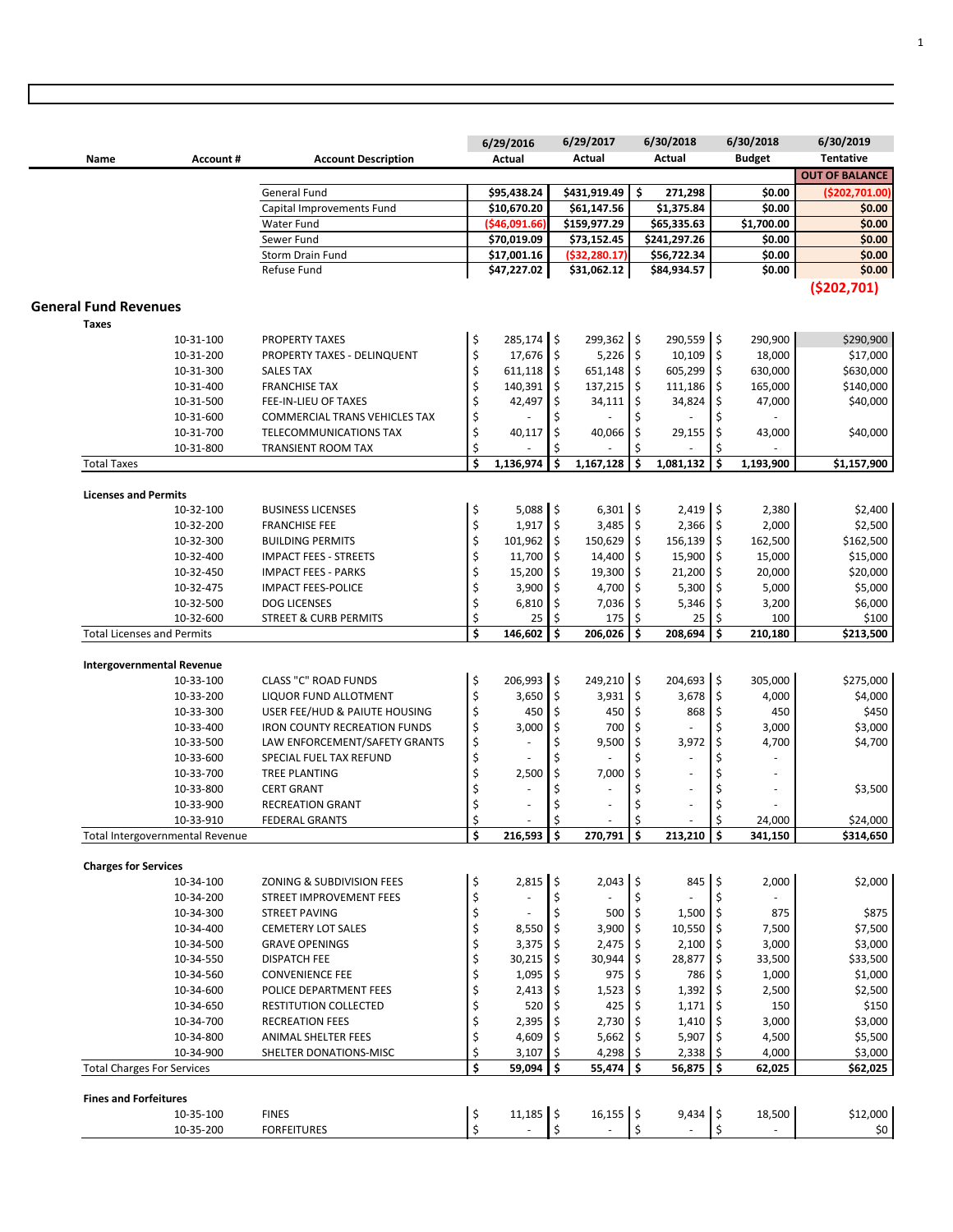|                                                         |                                      |          | 6/29/2016                |                     | 6/29/2017                      | 6/30/2018                              |      | 6/30/2018                | 6/30/2019            |
|---------------------------------------------------------|--------------------------------------|----------|--------------------------|---------------------|--------------------------------|----------------------------------------|------|--------------------------|----------------------|
| <b>Name</b><br>Account#                                 | <b>Account Description</b>           |          | Actual                   |                     | Actual                         | Actual                                 |      | <b>Budget</b>            | <b>Tentative</b>     |
| <b>Total Fines And Forfeitures</b>                      |                                      | \$       | 11,185                   | \$                  | \$<br>16,155                   | 9,434                                  | ۱\$  | 18,500                   | \$12,000             |
| Interest                                                |                                      |          |                          |                     |                                |                                        |      |                          |                      |
| 10-36-100                                               | <b>INTEREST - GENERAL</b>            | \$       | 9,430                    | $\vert$ \$          | $18,413$ \$                    | $20,166$ \$                            |      | 8,500                    | \$12,000             |
| 10-36-200                                               | <b>INTEREST - CEMETERY</b>           | \$       | 497                      | \$                  | 842<br>Ŝ.                      | $1,055$ \$                             |      | 300                      | \$1,000              |
| 10-36-300                                               | <b>INTEREST - ROAD FUND</b>          | \$       | 4,846                    | \$                  | \$<br>7,585                    | 13,077 \$                              |      | 4,500                    | \$10,000             |
| 10-36-400                                               | <b>INTEREST - PARK FUND</b>          | \$       | 387                      | \$                  | 768<br>\$                      | $1,189$ \$                             |      | 150                      | \$1,000              |
| <b>Total Interest</b>                                   |                                      | \$       | 15,160                   | Ś                   | \$<br>27,608                   | 35,488                                 | Ŝ.   | 13,450                   | \$24,000.00          |
| <b>Miscellaneous Revenue</b>                            |                                      |          |                          |                     |                                |                                        |      |                          |                      |
| 10-36-500                                               | LEASES                               | \$       | 550                      | l \$                | $\zeta$<br>550                 | 694                                    | ۱\$  | 15,600                   | \$15,600             |
| 10-36-700                                               | WATER LINE EASEMENT                  | \$       |                          | \$                  | \$                             | $\bar{a}$                              | \$   | ä,                       |                      |
| 10-36-750                                               | SALE OF CAPITAL ASSETS               | \$       | $\omega$                 | \$                  | \$<br>$\bar{a}$                | ÷,                                     | \$   |                          |                      |
| 10-36-800                                               | FREEDOM FUN RUN & WALK               | \$       | 176                      | \$                  | 700<br>\$                      | 600                                    | \$   | 2,000                    | \$600                |
| 10-36-850                                               | <b>CAR SHOW</b>                      | \$       |                          | Ś                   | Ś                              |                                        |      |                          |                      |
| 10-36-900                                               | MISCELLANEOUS                        | \$       | 85,323                   | \$                  | 43,786<br>\$                   | 38,103                                 | ۱\$  | 30,000                   | \$40,000             |
| <b>Total Miscellaneous Revenue</b>                      |                                      | \$       | 86,049                   | Ś                   | Ś<br>45,036                    | 39,397                                 | Ś    | 47,600                   | \$56,200             |
|                                                         |                                      |          |                          |                     |                                |                                        |      |                          |                      |
| <b>Contributions and Transfers</b><br>10-39-200         | <b>CONTRIBUTION-CAPITAL PROJECTS</b> | \$       |                          | \$                  | \$                             |                                        | \$   |                          | \$0                  |
| 10-39-990                                               | CLASS "C" ROAD FUND RESERVE          | \$       |                          | \$                  | \$                             |                                        | \$   |                          | \$155,000            |
| 10-39-995                                               | FUND BALANCE APPROPRIATION           | \$       |                          |                     | $\overline{\phantom{a}}$       | $\overline{\phantom{a}}$               | \$   | 324,466                  |                      |
| <b>Total Contributions and Transfers</b>                |                                      | \$       |                          | \$                  | \$                             |                                        | Ś    | 324,466                  | \$155,000            |
|                                                         |                                      |          |                          |                     |                                |                                        |      |                          |                      |
| <b>Total General Fund Revenues</b>                      |                                      | \$       | 1,671,658                | \$                  | Ś.<br>1,788,218                | 1,644,230                              | l s  | 2,211,271                | \$1,995,275          |
| <b>General Fund Expenditures</b><br><b>City Council</b> |                                      |          |                          |                     |                                |                                        |      |                          |                      |
| 10-41-110                                               | SALARIES AND WAGES                   | \$       | $24,230$ \$              |                     | $23,631$ \$                    | $22,977$ \$                            |      | 24,500                   | \$24,500             |
| 10-41-130                                               | <b>EMPLOYEE BENEFITS</b>             | \$       | 3,370                    | \$                  | 3,373<br>\$ ا                  | 3,229                                  | ۱\$  | 8,500                    | \$7,000              |
| 10-41-230                                               | <b>TRAVEL &amp; TRAINING</b>         | \$       | 814                      | \$                  | 956<br>\$                      | $213 \,$ \$                            |      | 1,200                    | \$1,000              |
| 10-41-240                                               | <b>SUPPLIES &amp; MATERIALS</b>      | \$       | 462                      |                     | Ś                              | 43                                     | Ś    | 250                      | \$200                |
| 10-41-300                                               | YOUTH CITY COUNCIL                   | \$       |                          | \$                  |                                |                                        | \$   |                          |                      |
| <b>Total City Council</b>                               |                                      | \$       | 28,876                   | \$                  | Ś<br>27,961                    | 26,461                                 | Ś    | 34,450                   | \$32,700             |
|                                                         |                                      |          |                          |                     |                                |                                        |      |                          |                      |
| <b>Administration</b><br>10-44-110                      | SALARIES AND WAGES                   | \$       | 72,540 \$                |                     | 88,779 \$                      | 78,720 \$                              |      | 85,000                   | \$87,000             |
| 10-44-130                                               | <b>EMPLOYEE BENEFITS</b>             | \$       | 43,173                   | $\ddot{\mathsf{S}}$ | $40,655$ \$                    | 28,509 \$                              |      | 57,000                   | \$56,000             |
| 10-44-210                                               | DUES AND MEMBERSHIPS                 | \$       | 3,442                    | \$                  | $3,423$ \$                     | $3,123$ \$                             |      | 3,500                    | \$<br>4,100          |
| 10-44-220                                               | PUBLIC NOTICES                       | \$       | 2,919                    | \$                  | 2,301<br>\$                    | $1,204$ \$                             |      | 2,500                    | \$<br>2,500          |
| 10-44-230                                               | <b>TRAVEL &amp; TRAINING</b>         | \$       | 3,670                    | \$                  | \$<br>3,225                    | 3,381                                  | I\$  | 4,500                    | \$<br>8,000          |
| 10-44-240                                               | <b>SUPPLIES &amp; MATERIALS</b>      | \$       | 3,113                    | \$                  | 4,636<br>\$                    | $3,338$ \$                             |      | 4,500                    | \$<br>4,500          |
| 10-44-250                                               | REPAIR & MAINTENANCE EQUIPMENT       |          | $1,251$ \$               |                     | $1,919$ \$                     | 260 \$                                 |      | 1,500                    | 1,500                |
| 10-44-260                                               | <b>FUEL</b>                          | Ş<br>\$  | $1,456$ \$               |                     | $1,013$ \$                     | $1,257$ \$                             |      | 1,300                    | l ><br>  \$<br>1,400 |
| 10-44-270                                               | OFFICE CLEANING                      | \$       | 214                      |                     | $88 \,$ \$                     | $575$ \$                               |      | 1,000                    | 1,000<br>\$          |
| 10-44-280                                               | <b>UTILITIES</b>                     | \$       | $5,071$ \$               |                     | 4,966 \$                       | $3,382$ \$                             |      | 6,000                    | 5,000<br>\$          |
| 10-44-290                                               | <b>TELEPHONE</b>                     | \$       | $3,106$ \$               |                     | $3,179$ \$                     | $2,863$ \$                             |      | 4,000                    | \$<br>4,000          |
| 10-44-295                                               | POSTAGE                              | \$       | $1,200$ \$               |                     | 81                             | $30 \mid 5$                            |      | 1,200                    | \$1,200              |
| 10-44-305                                               | PROF SERVICES - AUDIT                | \$       | $5,600$ \$               |                     | $5,600$ \$                     | 5,600 \$                               |      | 6,000                    | 6,000<br>\$          |
| 10-44-307                                               | PROFESSIONAL SERVICE-GRANTS          | \$       |                          | \$                  | \$                             |                                        | \$   |                          |                      |
| 10-44-310                                               | PROF SERVICES - ATTORNEY             | \$       | 14,062                   | \$                  | $11,035$ \$                    | $6,365$ \$                             |      | 15,500                   | \$15,500             |
| 10-44-315                                               | PROF SERVICES - ENG & SURV           | \$       | 300                      |                     | $4,925$ \$                     | $2,925$ \$                             |      | 5,000                    | \$5,000              |
| 10-44-317                                               | PROF SERVICES-APPRAISER              | \$       | $\overline{\phantom{a}}$ | \$                  | \$<br>$\blacksquare$           | $\overline{\phantom{a}}$               | \$   |                          |                      |
| 10-44-320                                               | PROF SERVICES - COMPUTER             | \$       | 1,443                    | \$                  | 1,416<br>\$                    | $1,795$ \$                             |      | 2,000                    | \$2,000              |
| 10-44-360                                               | <b>ELECTIONS</b>                     | \$       | 2,979                    | -\$                 | \$<br>$\overline{\phantom{a}}$ | $\overline{\phantom{a}}$               | \$   |                          |                      |
| 10-44-410                                               | IMPACT FEE/CAP FACILITY STUDY        | \$       |                          |                     | $\overline{\phantom{a}}$       | $\overline{\phantom{a}}$               | \$   |                          |                      |
| 10-44-411                                               | COMMUNITY DEVELOPMENT                | \$       | 1,544                    | \$                  | 304                            | ÷                                      |      | 2,000                    | \$2,000              |
|                                                         | SUBDIVISION EXPENSES                 | \$       |                          |                     |                                |                                        |      |                          |                      |
|                                                         |                                      |          |                          |                     |                                |                                        |      |                          |                      |
| 10-44-415                                               | <b>HOSTING</b>                       |          |                          |                     |                                |                                        | I \$ |                          |                      |
| 10-44-420<br>10-44-430                                  | 4TH OF JULY CELEBRATION              | \$<br>\$ | 550                      |                     | 368<br>215                     | 978                                    |      | 1,500                    |                      |
| 10-44-435                                               | <b>FIREWORKS</b>                     |          | 2,500                    |                     |                                | $6,219$ \$<br>$\overline{\phantom{a}}$ |      | 7,500                    | \$1,500<br>\$7,500   |
| 10-44-440                                               | CITY CLEANUP & BEAUTIFICATION        | \$       |                          |                     | $\overline{\phantom{a}}$       | $\overline{\phantom{a}}$               |      | $\overline{\phantom{a}}$ |                      |
| 10-44-445                                               | LIBRARY                              | \$<br>\$ |                          | \$                  | \$                             | $509$ \$                               |      | 5,000                    |                      |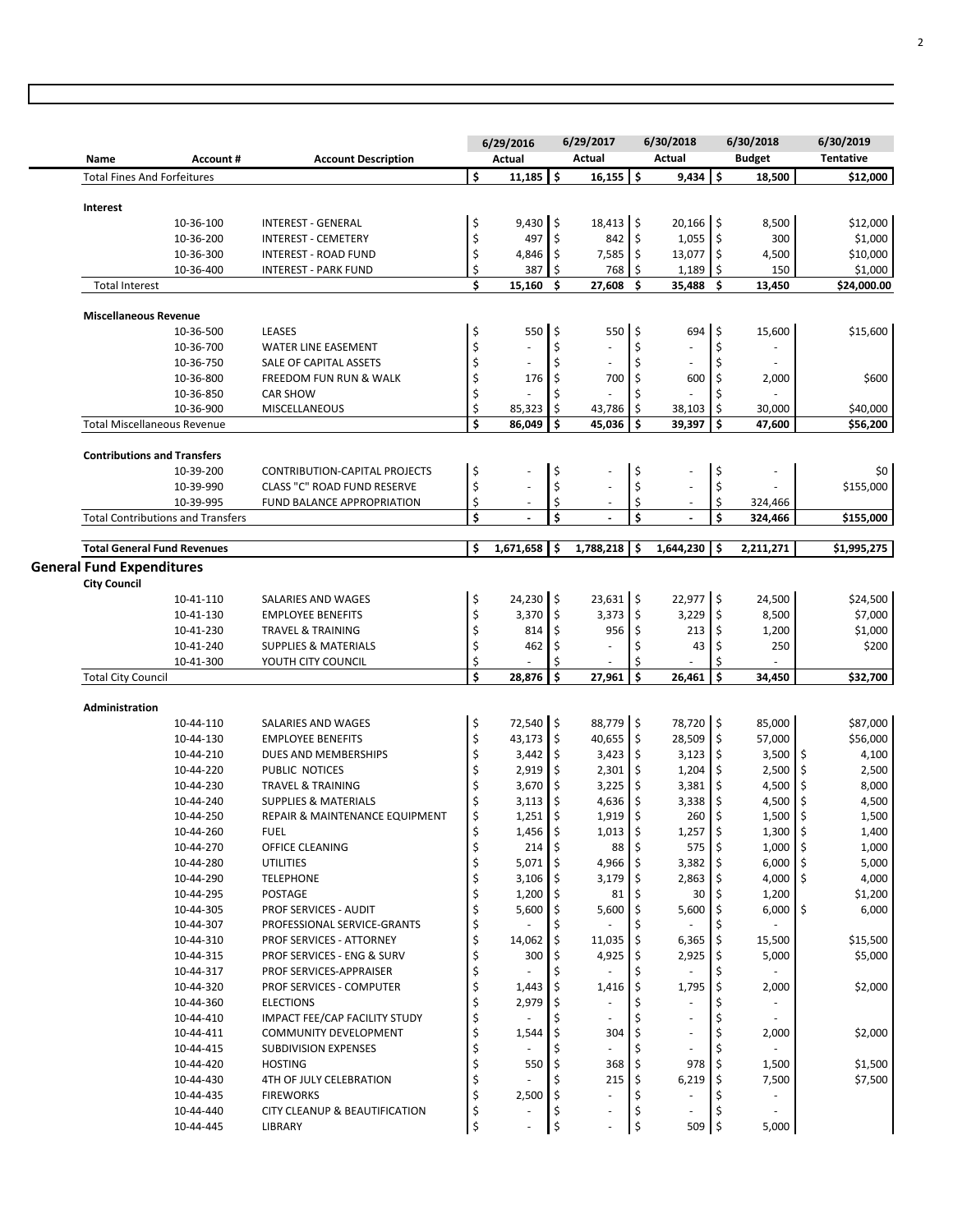|                                |                                  |                                                      |          | 6/29/2016         |                      | 6/29/2017                   |              | 6/30/2018         |            | 6/30/2018                | 6/30/2019             |
|--------------------------------|----------------------------------|------------------------------------------------------|----------|-------------------|----------------------|-----------------------------|--------------|-------------------|------------|--------------------------|-----------------------|
| Name                           | Account#                         | <b>Account Description</b>                           |          | Actual            |                      | Actual                      |              | Actual            |            | <b>Budget</b>            | <b>Tentative</b>      |
|                                | 10-44-450                        | <b>VEHICLE PURCHASE</b>                              | \$       | ä,                | \$                   |                             | \$           | 17,451            | \$         | 17,451                   |                       |
|                                | 10-44-455                        | <b>CONTRIBUTION</b>                                  | \$       |                   | \$                   |                             | \$           |                   | \$         |                          |                       |
|                                | 10-44-520                        | <b>INSURANCE</b>                                     | \$       | 30,875            | \$                   | 31,000                      | \$           | 32,967            | \$         | 35,000                   | \$35,000              |
|                                | 10-44-600                        | <b>IRON DAYS</b>                                     | \$       |                   | \$                   | 195                         | \$           |                   | \$         |                          |                       |
|                                | 10-44-610                        | MISCELLANEOUS                                        | \$       | 118               | \$                   | 672                         | \$           | 930               | \$         | 1,000                    | \$1,000               |
|                                | 10-44-620                        | <b>SAFETY GRANT USE</b>                              | \$       | 272               | \$                   | 212                         | \$           | 1,400             | \$         | 1,400                    | \$1,400               |
|                                | 10-44-650                        | <b>SAFETY GRANT</b>                                  | \$       |                   | \$                   |                             | Ś            |                   | \$         |                          |                       |
|                                | 10-44-720                        | <b>CITY OFFICE BUILDING</b>                          | \$       | 5,194             | \$                   | 6,892                       | \$           | 6,569             | \$         | 12,000                   | \$12,000              |
|                                | 10-44-740                        | OFFICE EQUIPMENT                                     | \$       | 3,013             | \$                   | 6,017                       | \$           | 4,173             | \$         | 19,000                   | \$8,000               |
|                                | 10-44-760                        | ADA CONSTRUCTION - CDBG GRANT                        | \$       |                   | Ś                    |                             | Ś            |                   | \$         |                          |                       |
| <b>Total Administration</b>    |                                  |                                                      | \$       | 209,606           | \$                   | 223,117                     | $\mathsf{s}$ | 214,525           | \$         | 302,351                  | \$273,100             |
|                                |                                  |                                                      |          |                   |                      |                             |              |                   |            |                          |                       |
| <b>Planning Commission</b>     |                                  |                                                      |          |                   |                      |                             |              |                   |            |                          |                       |
|                                | 10-45-110                        | SALARIES AND WAGES                                   | \$       | $9,440$ \$        |                      | 10,246 \$                   |              | 8,679 \$          |            | 10,000                   | \$10,000              |
|                                | 10-45-130                        | <b>EMPLOYEE BENEFITS</b>                             | \$       | 1,947             | \$                   | 2,049                       | \$           | 1,555             | \$         | 6,400                    | \$3,000               |
|                                | 10-45-230                        | <b>TRAVEL &amp; TRAINING</b>                         | \$       |                   | \$                   |                             | \$           |                   | \$         | 100                      | \$100                 |
|                                | 10-45-240                        | <b>SUPPLIES &amp; MATERIALS</b>                      | \$       | 100               | \$                   |                             | Ś            | 96                | \$         | 100                      | \$100                 |
|                                | <b>Total Planning Commission</b> |                                                      | \$       | 11,487            | Ś                    | 12,295                      | \$           | 10,330            | Ś          | 16,600                   | \$13,200              |
| Police                         |                                  |                                                      |          |                   |                      |                             |              |                   |            |                          |                       |
|                                | 10-52-110                        | SALARIES/WAGES                                       | \$       | 235,462 \$        |                      | $202,575$ \$                |              | 187,001 \$        |            | 241,600                  | \$350,000             |
|                                | 10-52-115                        | SALARIES/ WAGES (old account)                        | \$       |                   | \$                   |                             | \$           |                   | \$         |                          |                       |
|                                | 10-52-120                        | SALARIES/WAGES - Part-time                           | \$       |                   | \$                   |                             | \$           |                   | \$         |                          |                       |
|                                | 10-52-130                        | <b>EMPLOYEE BENEFITS</b>                             | \$       | 158,484           | \$                   | 122,157                     | \$           | 137,255           | \$         | 189,000                  | \$272,000             |
|                                | 10-52-135                        | <b>EMPLOYEE BENEFITS (old account)</b>               | \$       |                   | \$                   | $\sim$                      | Ś            |                   | Ś          |                          |                       |
|                                | 10-52-140                        | <b>EMPLOYEE BENEFITS - Part-time</b>                 | \$       |                   | \$                   |                             | Ś            |                   | \$         |                          |                       |
|                                | 10-52-145                        | <b>RESERVE OFFICERS</b>                              | \$       |                   | Ś                    |                             |              |                   | \$         |                          |                       |
|                                | 10-52-210                        | DUES AND MEMBERSHIPS                                 | \$       | 312               | \$                   | 132                         | Ś            | 162               | \$         | 300                      | \$300                 |
|                                | 10-52-230                        | <b>TRAVEL &amp; TRAINING</b>                         | \$       | 3,537             | \$                   | 6,507                       | \$           | 7,549             | \$         | 9,000                    | \$10,000              |
|                                | 10-52-240                        | <b>SUPPLIES &amp; MATERIALS</b>                      | \$       | 3,915             | \$                   | 4,006                       | \$           | 13,881            | \$         | 33,600                   | \$6,000               |
|                                | 10-52-250                        | REPAIR & MAINTENANCE EQUIPMENT                       | \$       | 8,623             | \$                   | 2,054                       | \$           | 3,241             | \$         | 7,000                    | \$7,000               |
|                                | 10-52-260                        | <b>FUEL</b>                                          | \$       | 14,103            | \$                   | 8,322                       | \$           | 8,126             | \$         | 18,000                   | \$20,000              |
|                                | 10-52-290                        | <b>TELEPHONE</b>                                     | \$       | 4,678             | \$                   | 4,953                       | \$           | 4,676             | \$         | 5,500                    | \$6,500               |
|                                | 10-52-370                        | <b>WITNESS FEES</b>                                  | \$       |                   | \$                   |                             | Ś            |                   | \$         |                          |                       |
|                                | 10-52-400                        | UNIFORMS ALLOWANCE                                   | \$       | 3,205             | \$                   | 3,047                       | \$           | 2,520             | \$         |                          | \$4,000               |
|                                | 10-52-420                        | LIQUOR ENFORCEMENT GRANT USE                         | \$       | 3,092             | \$                   | 3,735                       | \$           |                   | Ś          | 3,500<br>3,500           | \$4,000               |
|                                |                                  |                                                      |          |                   |                      |                             |              |                   |            |                          |                       |
|                                | 10-52-430<br>10-52-435           | <b>COMMUNITY POLICING</b><br><b>GREAT</b>            | \$<br>\$ | 239               | \$                   | 608                         | \$<br>Ś      | 258               | \$<br>\$   | 500                      | \$500                 |
|                                |                                  | SOFTWARE & COMPUTER SUPPORT                          | \$       | 3,531             | \$                   | 7,756                       | Ś            | 10,246            | \$         |                          | \$14,100              |
|                                | 10-52-445                        |                                                      |          |                   |                      |                             |              |                   |            | 14,100                   |                       |
|                                | 10-52-450                        | <b>VEHICLE PURCHASE</b>                              | \$       |                   |                      |                             | Ś            |                   | Ś          |                          |                       |
|                                | 10-52-720                        | <b>OFFICE REMODEL</b>                                | \$       |                   | \$                   |                             | \$           |                   | \$         |                          |                       |
|                                | 10-52-740                        | <b>EQUIPMENT PURCHASE</b>                            |          | 8,086             | \$                   | 26,956                      |              | 270               | \$         | 23,000                   | \$23,000              |
|                                | 10-52-750                        | <b>VEHICLE LEASE</b>                                 | \$<br>Ś  | 31,905<br>479,174 | $\frac{1}{2}$<br>\$. | $31,905$ \$<br>$424,713$ \$ |              | 31,905<br>407,089 | \$<br>Ś.   | 32,000<br>580,600        | \$42,000<br>\$759,400 |
| <b>Total Police Department</b> |                                  |                                                      |          |                   |                      |                             |              |                   |            |                          |                       |
| <b>Animal Control</b>          |                                  |                                                      |          |                   |                      |                             |              |                   |            |                          |                       |
|                                | 10-53-110                        | SALARIES AND WAGES                                   | \$       | 48,362 \$         |                      | $51,614$ \$                 |              | 46,668 \$         |            | 55,000                   | \$55,000              |
|                                | 10-53-130                        | <b>EMPLOYEE BENEFITS</b>                             | \$       | 30,210            | $\frac{1}{2}$        | $31,804$ \$                 |              | 28,221            | \$         | 38,000                   | \$38,000              |
|                                | 10-53-210                        | DUES AND MEMBERSHIPS                                 | \$       |                   | \$                   |                             | \$           |                   | \$         | 50                       | \$50                  |
|                                | 10-53-230                        | <b>TRAVEL &amp; TRAINING</b>                         | \$       | 1,477             | \$                   | 1,366                       | -\$          | 959               | \$         | 2,000                    | \$1,500               |
|                                | 10-53-240                        | <b>SUPPLIES &amp; MATERIALS</b>                      | \$       | 5,447             | \$                   | 2,990                       | -\$          | 2,483             | \$.        | 5,000                    | \$5,000               |
|                                | 10-53-250                        | REPAIR & MAINTENANCE EQUIPMENT                       | \$       | 641               | \$                   | 1,696                       | \$.          | 547               | \$         | 2,000                    | \$2,500               |
|                                | 10-53-260                        | <b>FUEL</b>                                          | \$       | 1,083             | \$                   | 1,003                       | -\$          | 826               | \$         | 1,800                    | \$1,800               |
|                                | 10-53-270                        | <b>VET &amp; MEDICATION</b>                          | \$       | 1,071             | \$                   | 1,731                       | \$           | 1,649             | \$         | 2,300                    | \$2,300               |
|                                | 10-53-280                        | <b>UTILITIES</b>                                     | \$       | 4,070             | \$                   | 3,667                       | \$.          | 3,070             | \$         | 4,500                    | \$4,000               |
|                                | 10-53-290                        | <b>TELEPHONE</b>                                     | \$       | 1,017             | \$                   | 1,008                       | \$           | 786               | \$         | 1,500                    | \$1,500               |
|                                | 10-53-450                        | <b>VEHICLE PURCHASE</b>                              | \$       |                   | \$                   |                             | \$           |                   | \$         | $\overline{\phantom{a}}$ |                       |
|                                |                                  |                                                      | \$       | 739               |                      | 598                         |              | 375               | \$         | 1,000                    | \$1,000               |
|                                |                                  |                                                      |          |                   |                      |                             |              |                   |            |                          |                       |
|                                | 10-53-465                        | ANIMAL SHELTER MAINTENANCE                           |          |                   |                      |                             |              |                   |            |                          |                       |
|                                | 10-53-720                        | CAPITAL OUTLAY-ANIMAL SHELTER                        | \$       |                   |                      |                             | \$           | 1,046             | \$         | 1,250                    | \$1,000               |
|                                | 10-53-740<br>10-53-750           | <b>EQUIPMENT PURCHASE</b><br><b>USE OF DONATIONS</b> | \$<br>\$ | 499<br>3,768      | \$<br>\$             | 769<br>1,671                | \$<br>\$     | 227<br>102        | \$.<br>\$. | 1,000<br>8,905           | \$1,000<br>\$10,126   |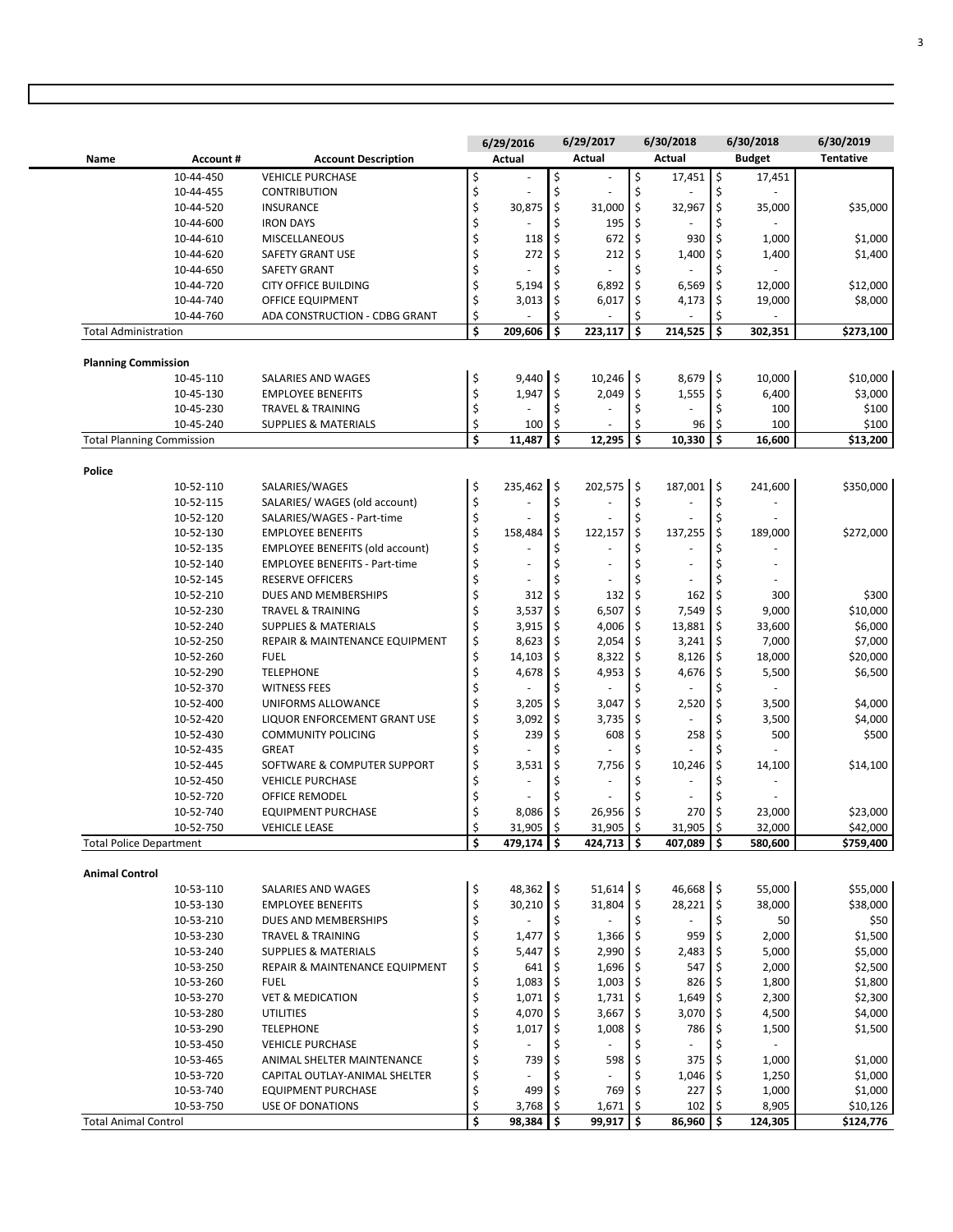|                                  |           |                                  | 6/29/2016                      |     | 6/29/2017     |         | 6/30/2018                |            | 6/30/2018     | 6/30/2019        |
|----------------------------------|-----------|----------------------------------|--------------------------------|-----|---------------|---------|--------------------------|------------|---------------|------------------|
| Name                             | Account#  | <b>Account Description</b>       | Actual                         |     | <b>Actual</b> |         | Actual                   |            | <b>Budget</b> | <b>Tentative</b> |
| <b>Public Services</b>           |           |                                  |                                |     |               |         |                          |            |               |                  |
|                                  | 10-54-110 | SALARIES AND WAGES               | \$<br>$\overline{\phantom{a}}$ | \$  |               | \$      |                          | \$         |               | \$0              |
|                                  | 10-54-130 | <b>EMPLOYEE BENEFITS</b>         | \$                             | \$  |               | \$      |                          | \$         |               | \$0              |
|                                  | 10-54-210 | DUES AND MEMBERSHIPS             | \$<br>$\sim$                   | \$  |               | \$      | $\sim$                   | \$         |               |                  |
|                                  | 10-54-230 | <b>TRAVEL &amp; TRAINING</b>     | \$                             | \$  |               | \$      | $\sim$                   |            |               |                  |
|                                  | 10-54-240 | <b>SUPPLIES &amp; MATERIALS</b>  | \$                             | \$  |               | \$      |                          |            | 50            | \$50             |
|                                  | 10-54-250 | REPAIR & MAINTENANCE EQUIPMENT   | \$<br>$\sim$                   | Ś   |               | \$      |                          |            |               |                  |
|                                  | 10-54-260 | <b>FUEL</b>                      | \$                             |     |               | \$      |                          |            |               |                  |
|                                  | 10-54-285 | <b>STREET LIGHTS</b>             | \$<br>23,803                   | \$  | 26,127        | \$      | 21,392                   | -\$        | 28,750        | \$28,750         |
|                                  | 10-54-290 | PUBLIC ALERTS - EVERBRIDGE       | \$                             | Ś   | 1,469         | \$      | 1,469                    | \$         | 1,500         | \$1,500          |
|                                  | 10-54-300 | INTERLOCAL AGREE/FIRE CONTROL    | \$<br>101,451                  | \$  | 1,168         | \$      | 117,996                  | \$         | 125,000       | \$125,000        |
|                                  | 10-54-325 | PROF SERVICES-PUBLIC DEFENDER    | \$<br>2,220                    | \$  | 2,760         | \$      | 2,100                    | -\$        | 4,500         | \$4,500          |
|                                  | 10-54-326 | PROF SERVICES-PLANNER            | \$                             | \$  |               | \$      |                          |            |               |                  |
|                                  | 10-54-330 | <b>DISPATCH SERVICE</b>          | \$<br>23,026                   | Ś   | 21,994        | \$      | 24,694                   | \$         | 27,800        | \$27,800         |
|                                  | 10-54-350 | <b>JUSTICE COURT MONTHLY FEE</b> | \$                             | \$  |               | \$      |                          |            |               |                  |
|                                  | 10-54-360 | <b>EMERGENCY PREPARDNESS</b>     | \$<br>$\overline{\phantom{a}}$ | \$  |               | \$      |                          |            | 2,000         | \$2,000          |
|                                  | 10-54-420 | USE OF LIQUOR CONTROL MONEY      | \$                             | Ś   |               | \$      |                          |            |               |                  |
|                                  | 10-54-440 | <b>FLOOD CONTROL STUDY</b>       | \$                             | \$  |               | \$      |                          |            |               |                  |
|                                  | 10-54-720 | CAPITAL OUTLAY-ANIMAL SHELTER    | \$<br>$\sim$                   | \$  |               | \$      |                          |            |               |                  |
|                                  | 10-54-740 | <b>EQUIPMENT PURCHASE</b>        | \$                             | Ś   |               | \$      |                          | \$         |               |                  |
| <b>Total Public Services</b>     |           |                                  | \$<br>150,500                  | \$  | 53,519        | \$      | 167,651                  | \$         | 189,600       | \$189,600        |
| <b>Building and Zoning</b>       |           |                                  |                                |     |               |         |                          |            |               |                  |
|                                  | 10-56-110 | SALARIES AND WAGES               | \$<br>$30,552$ \$              |     | 41,057 \$     |         | $41,917$ \$              |            | 38,000        | \$42,000         |
|                                  | 10-56-130 | <b>EMPLOYEE BENEFITS</b>         | \$<br>17,080                   | \$  | 9,075         | \$      | 9,540                    | ۱\$        | 33,000        | \$25,000         |
|                                  | 10-56-210 | DUES AND MEMBERSHIPS             | \$<br>192                      | \$  | 182           | \$      | 258                      | -\$        | 300           | \$300            |
|                                  | 10-56-230 | <b>TRAVEL &amp; TRAINING</b>     | \$<br>2,304                    | \$  | 8,006         | \$      | 5,464                    | \$         | 5,675         | \$1,000          |
|                                  | 10-56-240 | <b>SUPPLIES &amp; MATERIALS</b>  | \$<br>231                      | Ś   | 216           | \$      | 72                       |            | 500           | \$300            |
|                                  | 10-56-250 | REPAIR & MAINTENANCE EQUIPMENT   | \$<br>303                      | \$  | 577           | \$      | 99                       | .s         | 1,000         | \$1,000          |
|                                  | 10-56-260 | <b>FUEL</b>                      | \$<br>1,942                    | \$  | 668           | \$      | 864                      | \$         | 1,500         | \$1,000          |
|                                  | 10-56-290 | <b>TELEPHONE</b>                 | \$<br>810                      | \$  | 794           | \$      | 599                      | \$         | 1,000         | \$1,000          |
|                                  | 10-56-325 | PROF SERVICES - CONTRACTED       | \$                             | \$  | 9,316         | \$      | 1,550                    | -\$        | 1,000         | \$1,000          |
|                                  | 10-56-415 | <b>BUILDING PERMIT SURCHARGE</b> | \$<br>642                      | \$  | 213           | \$      | 2,021                    |            | 4,800         | \$5,000          |
|                                  | 10-56-445 | COMPUTER SUPPORT AGREEMENT       | \$<br>4,762                    | \$  | 2,000         | \$      | 2,000                    | -\$        | 2,000         | \$2,000          |
|                                  | 10-56-740 | OFFICE EQUIPMENT                 | \$                             |     |               | \$      |                          |            |               |                  |
| <b>Total Building and Zoning</b> |           |                                  | \$<br>58,818                   | \$  | 72,104        | \$      | 64,383                   | \$         | 88,775        | \$79,600         |
| <b>Street and road</b>           |           |                                  |                                |     |               |         |                          |            |               |                  |
|                                  | 10-60-110 | SALARIES AND WAGES *             | \$<br>47,689                   | I\$ | $50,459$ \$   |         | $42,134$ \$              |            | 55,000        | \$73,500         |
|                                  | 10-60-130 | <b>EMPLOYEE BENEFITS *</b>       | \$<br>33,886                   | \$  | 34,238        | \$      | 28,451                   | ۱\$        | 43,000        | \$61,000         |
|                                  | 10-60-230 | <b>TRAVEL &amp; TRAINING</b>     | \$<br>1,016                    | l\$ | $1,015$ \$    |         | 777                      | -\$        | 3,500         | \$1,500          |
|                                  | 10-60-240 | <b>SUPPLIES &amp; MATERIALS</b>  | 699                            | Ś   | 486           | $\zeta$ | 332                      |            | 2,000         | \$1,500          |
|                                  | 10-60-250 | REPAIR & MAINTENANCE EQUIPMENT   | \$<br>3,465                    | \$  | 3,813         | \$      | 2,242                    | $\sqrt{ }$ | 9,000         | \$9,000          |
|                                  | 10-60-260 | <b>FUEL</b>                      | \$<br>425                      | \$  | 2,527         | I\$     | 4,496 \$                 |            | 6,400         | \$6,400          |
|                                  | 10-60-290 | <b>TELEPHONE</b>                 | \$<br>545                      | \$  | 543           | \$      | 518                      | ۱\$        | 600           | \$600            |
|                                  | 10-60-315 | PROF SERVICES - ENG & SURV *     | \$<br>4,571                    | Ś   | 3,996         | \$      | 2,960                    | ا \$       | 5,000         | \$5,000          |
|                                  | 10-60-325 | PROF SERVICES - CONTRACTED       | \$                             | \$  | 2,756         | \$      | 2,250                    | -\$        | 5,000         | \$5,000          |
|                                  | 10-60-335 | <b>RIGHT OF WAYS</b>             | \$                             |     |               | \$      |                          |            |               |                  |
|                                  | 10-60-400 | UNIFORM ALLOWANCE*               | \$<br>734                      |     | 775           | \$      | 775                      |            | 800           | \$800            |
|                                  | 10-60-415 | ROAD MAINT - SIGNING *           | \$<br>1,444                    | \$  | 6,710         | \$      |                          |            | 2,500         | \$2,500          |
|                                  | 10-60-420 | ROAD MAINT - GRAVEL/ROADS *      | \$<br>1,151                    | \$  | 2,803         | \$      |                          |            | 39,000        | \$40,000         |
|                                  | 10-60-425 | <b>SHOP</b>                      | \$<br>294                      |     | 643           |         | 273                      |            | 1,000         | \$1,000          |
|                                  | 10-60-426 | YARD                             | \$<br>1,035                    | \$  | 300           | \$.     | 774                      |            | 1,000         | \$1,000          |
|                                  | 10-60-430 | ROAD MAINT - CRACK SEAL *        | \$<br>45,000                   | \$  | 45,000        | \$      | 45,000                   | ۱\$        | 45,000        | \$45,000         |
|                                  | 10-60-435 | ROAD MAINT - RESURFACING *       | \$<br>245,712                  | \$  | 145,616       | \$      | 178,005                  | \$         | 208,000       | \$210,000        |
|                                  | 10-60-440 | ROAD MAINT - PATCHING *          | \$<br>5,325                    | \$  | 4,975         | \$      | 1,322                    | -\$        | 5,000         | \$5,000          |
|                                  | 10-60-445 | ROAD MAINT-MANHOLES, GUTTERS*    | \$                             | \$  |               | \$      |                          | \$         |               |                  |
|                                  | 10-60-450 | SNOW REMOVAL                     | \$<br>6,716                    | \$  | 4,103         |         |                          |            | 2,000         | \$2,000          |
|                                  | 10-60-455 | <b>WEED CONTROL</b>              | \$<br>1,991                    | \$  | 1,335         | \$      | 384                      |            | 2,000         | \$2,000          |
|                                  | 10-60-460 | STREET PURCHASE & DEVELOP *      | \$<br>69,452                   | \$  |               | \$      |                          |            |               | \$0              |
|                                  | 10-60-465 | DRAINAGE MANAGEMENT*             | \$                             |     |               | \$      | $\overline{\phantom{a}}$ |            | $\sim$        | \$0              |
|                                  | 10-60-710 | LAND & BUILDING PURCHASE         | \$                             | \$  |               | \$      |                          |            |               |                  |
|                                  | 10-60-731 | TRAIL DEVELOPMENT                | \$                             | Ś   |               | \$      |                          | \$         | 24,000        | \$24,000         |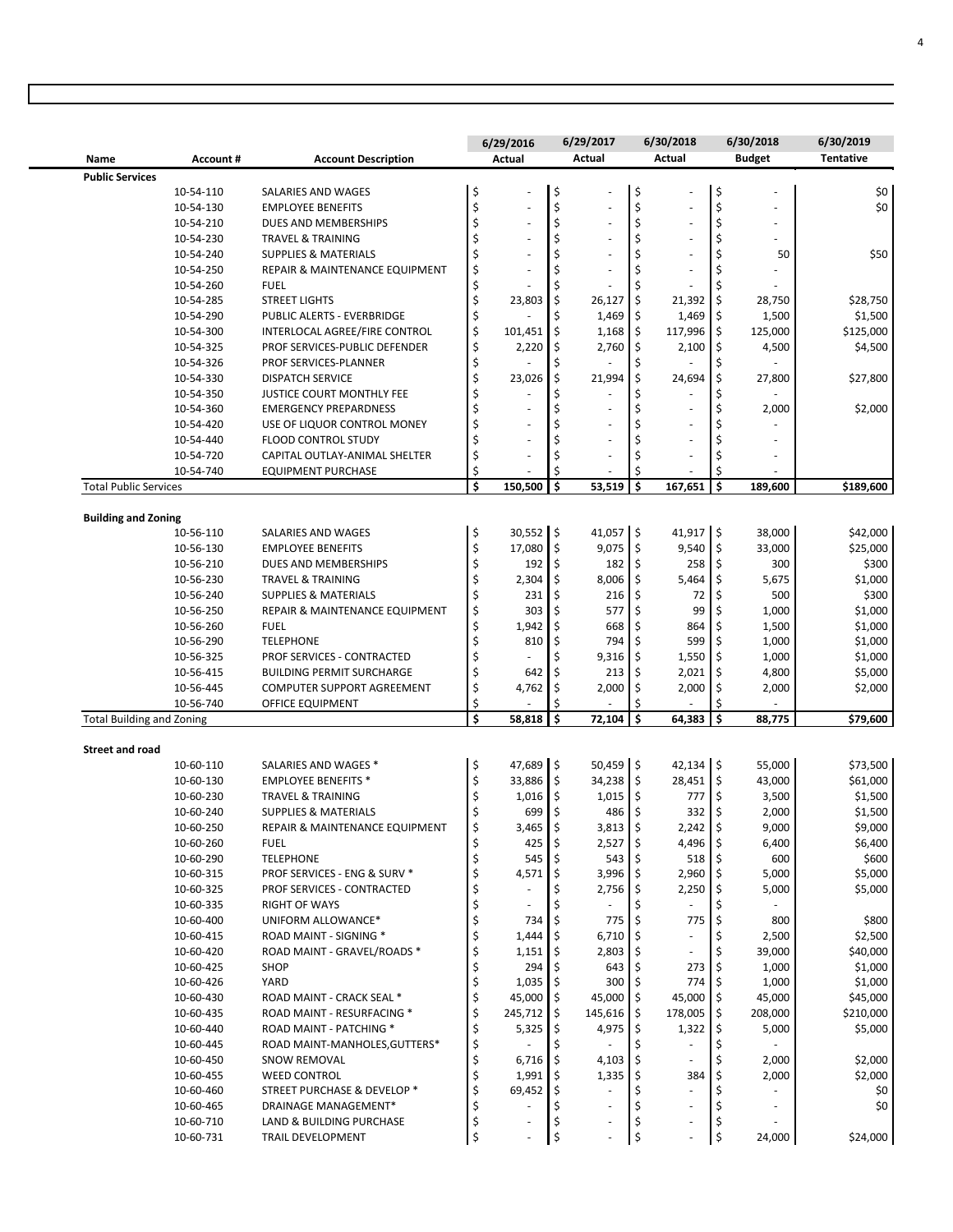|                                        |                                                                                                                                                                                                                                                                                                                                                                                                                                     |                                                                                                                                                                                                                                                                                                                                                                                                                                                                                                                                                                                                                                                                                                                                                                                                                                                                                                          | 6/29/2016                                                                                                                                                                                          |                                                                                                                        | 6/29/2017                                                                                                                                                                      |                                                                                                                     | 6/30/2018                                                                                                                                                            |                                                                                                                    | 6/30/2018                                                                                                                                                                                       | 6/30/2019                                                                                                                                                                 |
|----------------------------------------|-------------------------------------------------------------------------------------------------------------------------------------------------------------------------------------------------------------------------------------------------------------------------------------------------------------------------------------------------------------------------------------------------------------------------------------|----------------------------------------------------------------------------------------------------------------------------------------------------------------------------------------------------------------------------------------------------------------------------------------------------------------------------------------------------------------------------------------------------------------------------------------------------------------------------------------------------------------------------------------------------------------------------------------------------------------------------------------------------------------------------------------------------------------------------------------------------------------------------------------------------------------------------------------------------------------------------------------------------------|----------------------------------------------------------------------------------------------------------------------------------------------------------------------------------------------------|------------------------------------------------------------------------------------------------------------------------|--------------------------------------------------------------------------------------------------------------------------------------------------------------------------------|---------------------------------------------------------------------------------------------------------------------|----------------------------------------------------------------------------------------------------------------------------------------------------------------------|--------------------------------------------------------------------------------------------------------------------|-------------------------------------------------------------------------------------------------------------------------------------------------------------------------------------------------|---------------------------------------------------------------------------------------------------------------------------------------------------------------------------|
| <b>Account#</b>                        | <b>Account Description</b>                                                                                                                                                                                                                                                                                                                                                                                                          |                                                                                                                                                                                                                                                                                                                                                                                                                                                                                                                                                                                                                                                                                                                                                                                                                                                                                                          | Actual                                                                                                                                                                                             |                                                                                                                        | Actual                                                                                                                                                                         |                                                                                                                     | Actual                                                                                                                                                               |                                                                                                                    | <b>Budget</b>                                                                                                                                                                                   | <b>Tentative</b>                                                                                                                                                          |
| 10-60-732                              | <b>TRAIL MAINTENANCE</b>                                                                                                                                                                                                                                                                                                                                                                                                            | \$                                                                                                                                                                                                                                                                                                                                                                                                                                                                                                                                                                                                                                                                                                                                                                                                                                                                                                       | 2,500                                                                                                                                                                                              | $\hat{\mathsf{S}}$                                                                                                     | 2,500                                                                                                                                                                          | \$                                                                                                                  |                                                                                                                                                                      | \$                                                                                                                 | 32,750                                                                                                                                                                                          | \$2,500                                                                                                                                                                   |
| 10-60-740                              | <b>EQUIPMENT PURCHASE *</b>                                                                                                                                                                                                                                                                                                                                                                                                         | \$                                                                                                                                                                                                                                                                                                                                                                                                                                                                                                                                                                                                                                                                                                                                                                                                                                                                                                       |                                                                                                                                                                                                    | \$                                                                                                                     | 5,659                                                                                                                                                                          | \$                                                                                                                  | ٠                                                                                                                                                                    | \$                                                                                                                 | 12,000                                                                                                                                                                                          | \$115,000                                                                                                                                                                 |
|                                        |                                                                                                                                                                                                                                                                                                                                                                                                                                     | \$                                                                                                                                                                                                                                                                                                                                                                                                                                                                                                                                                                                                                                                                                                                                                                                                                                                                                                       | ä,                                                                                                                                                                                                 |                                                                                                                        |                                                                                                                                                                                |                                                                                                                     | ÷,                                                                                                                                                                   |                                                                                                                    |                                                                                                                                                                                                 | \$7,000                                                                                                                                                                   |
| 10-60-750                              |                                                                                                                                                                                                                                                                                                                                                                                                                                     |                                                                                                                                                                                                                                                                                                                                                                                                                                                                                                                                                                                                                                                                                                                                                                                                                                                                                                          | ÷,                                                                                                                                                                                                 |                                                                                                                        | ÷,                                                                                                                                                                             | Ś                                                                                                                   | ÷,                                                                                                                                                                   | \$                                                                                                                 |                                                                                                                                                                                                 |                                                                                                                                                                           |
| 10-60-990                              |                                                                                                                                                                                                                                                                                                                                                                                                                                     |                                                                                                                                                                                                                                                                                                                                                                                                                                                                                                                                                                                                                                                                                                                                                                                                                                                                                                          |                                                                                                                                                                                                    | Ś                                                                                                                      |                                                                                                                                                                                | Ś                                                                                                                   | ٠                                                                                                                                                                    | \$                                                                                                                 | $\sim$                                                                                                                                                                                          |                                                                                                                                                                           |
|                                        |                                                                                                                                                                                                                                                                                                                                                                                                                                     | \$                                                                                                                                                                                                                                                                                                                                                                                                                                                                                                                                                                                                                                                                                                                                                                                                                                                                                                       | 473,653                                                                                                                                                                                            | Ś                                                                                                                      | 320,252                                                                                                                                                                        | Ś                                                                                                                   | 310,694                                                                                                                                                              | \$                                                                                                                 | 511,550                                                                                                                                                                                         | \$621,300                                                                                                                                                                 |
|                                        |                                                                                                                                                                                                                                                                                                                                                                                                                                     |                                                                                                                                                                                                                                                                                                                                                                                                                                                                                                                                                                                                                                                                                                                                                                                                                                                                                                          |                                                                                                                                                                                                    |                                                                                                                        |                                                                                                                                                                                |                                                                                                                     |                                                                                                                                                                      |                                                                                                                    |                                                                                                                                                                                                 |                                                                                                                                                                           |
|                                        |                                                                                                                                                                                                                                                                                                                                                                                                                                     |                                                                                                                                                                                                                                                                                                                                                                                                                                                                                                                                                                                                                                                                                                                                                                                                                                                                                                          |                                                                                                                                                                                                    |                                                                                                                        |                                                                                                                                                                                |                                                                                                                     |                                                                                                                                                                      |                                                                                                                    |                                                                                                                                                                                                 |                                                                                                                                                                           |
|                                        |                                                                                                                                                                                                                                                                                                                                                                                                                                     |                                                                                                                                                                                                                                                                                                                                                                                                                                                                                                                                                                                                                                                                                                                                                                                                                                                                                                          |                                                                                                                                                                                                    |                                                                                                                        |                                                                                                                                                                                |                                                                                                                     |                                                                                                                                                                      |                                                                                                                    |                                                                                                                                                                                                 | \$42,800                                                                                                                                                                  |
|                                        |                                                                                                                                                                                                                                                                                                                                                                                                                                     |                                                                                                                                                                                                                                                                                                                                                                                                                                                                                                                                                                                                                                                                                                                                                                                                                                                                                                          |                                                                                                                                                                                                    |                                                                                                                        |                                                                                                                                                                                |                                                                                                                     |                                                                                                                                                                      |                                                                                                                    |                                                                                                                                                                                                 | \$32,000                                                                                                                                                                  |
|                                        |                                                                                                                                                                                                                                                                                                                                                                                                                                     |                                                                                                                                                                                                                                                                                                                                                                                                                                                                                                                                                                                                                                                                                                                                                                                                                                                                                                          |                                                                                                                                                                                                    |                                                                                                                        |                                                                                                                                                                                |                                                                                                                     |                                                                                                                                                                      |                                                                                                                    |                                                                                                                                                                                                 |                                                                                                                                                                           |
|                                        |                                                                                                                                                                                                                                                                                                                                                                                                                                     |                                                                                                                                                                                                                                                                                                                                                                                                                                                                                                                                                                                                                                                                                                                                                                                                                                                                                                          |                                                                                                                                                                                                    |                                                                                                                        |                                                                                                                                                                                |                                                                                                                     |                                                                                                                                                                      |                                                                                                                    |                                                                                                                                                                                                 | \$1,000                                                                                                                                                                   |
|                                        |                                                                                                                                                                                                                                                                                                                                                                                                                                     |                                                                                                                                                                                                                                                                                                                                                                                                                                                                                                                                                                                                                                                                                                                                                                                                                                                                                                          |                                                                                                                                                                                                    |                                                                                                                        |                                                                                                                                                                                |                                                                                                                     |                                                                                                                                                                      |                                                                                                                    |                                                                                                                                                                                                 | \$12,500                                                                                                                                                                  |
|                                        |                                                                                                                                                                                                                                                                                                                                                                                                                                     |                                                                                                                                                                                                                                                                                                                                                                                                                                                                                                                                                                                                                                                                                                                                                                                                                                                                                                          |                                                                                                                                                                                                    |                                                                                                                        |                                                                                                                                                                                |                                                                                                                     |                                                                                                                                                                      |                                                                                                                    |                                                                                                                                                                                                 | \$3,200                                                                                                                                                                   |
|                                        |                                                                                                                                                                                                                                                                                                                                                                                                                                     |                                                                                                                                                                                                                                                                                                                                                                                                                                                                                                                                                                                                                                                                                                                                                                                                                                                                                                          |                                                                                                                                                                                                    |                                                                                                                        |                                                                                                                                                                                |                                                                                                                     |                                                                                                                                                                      |                                                                                                                    |                                                                                                                                                                                                 | \$1,500                                                                                                                                                                   |
|                                        |                                                                                                                                                                                                                                                                                                                                                                                                                                     |                                                                                                                                                                                                                                                                                                                                                                                                                                                                                                                                                                                                                                                                                                                                                                                                                                                                                                          |                                                                                                                                                                                                    |                                                                                                                        |                                                                                                                                                                                |                                                                                                                     |                                                                                                                                                                      |                                                                                                                    |                                                                                                                                                                                                 | \$1,600                                                                                                                                                                   |
|                                        |                                                                                                                                                                                                                                                                                                                                                                                                                                     |                                                                                                                                                                                                                                                                                                                                                                                                                                                                                                                                                                                                                                                                                                                                                                                                                                                                                                          |                                                                                                                                                                                                    |                                                                                                                        |                                                                                                                                                                                |                                                                                                                     |                                                                                                                                                                      |                                                                                                                    |                                                                                                                                                                                                 | \$600                                                                                                                                                                     |
|                                        |                                                                                                                                                                                                                                                                                                                                                                                                                                     |                                                                                                                                                                                                                                                                                                                                                                                                                                                                                                                                                                                                                                                                                                                                                                                                                                                                                                          |                                                                                                                                                                                                    |                                                                                                                        |                                                                                                                                                                                |                                                                                                                     |                                                                                                                                                                      |                                                                                                                    |                                                                                                                                                                                                 | \$250                                                                                                                                                                     |
|                                        |                                                                                                                                                                                                                                                                                                                                                                                                                                     |                                                                                                                                                                                                                                                                                                                                                                                                                                                                                                                                                                                                                                                                                                                                                                                                                                                                                                          |                                                                                                                                                                                                    |                                                                                                                        |                                                                                                                                                                                |                                                                                                                     |                                                                                                                                                                      |                                                                                                                    |                                                                                                                                                                                                 | \$0                                                                                                                                                                       |
|                                        |                                                                                                                                                                                                                                                                                                                                                                                                                                     |                                                                                                                                                                                                                                                                                                                                                                                                                                                                                                                                                                                                                                                                                                                                                                                                                                                                                                          |                                                                                                                                                                                                    |                                                                                                                        |                                                                                                                                                                                |                                                                                                                     |                                                                                                                                                                      |                                                                                                                    |                                                                                                                                                                                                 |                                                                                                                                                                           |
|                                        |                                                                                                                                                                                                                                                                                                                                                                                                                                     |                                                                                                                                                                                                                                                                                                                                                                                                                                                                                                                                                                                                                                                                                                                                                                                                                                                                                                          |                                                                                                                                                                                                    |                                                                                                                        |                                                                                                                                                                                |                                                                                                                     |                                                                                                                                                                      |                                                                                                                    |                                                                                                                                                                                                 |                                                                                                                                                                           |
|                                        |                                                                                                                                                                                                                                                                                                                                                                                                                                     |                                                                                                                                                                                                                                                                                                                                                                                                                                                                                                                                                                                                                                                                                                                                                                                                                                                                                                          |                                                                                                                                                                                                    |                                                                                                                        |                                                                                                                                                                                |                                                                                                                     |                                                                                                                                                                      |                                                                                                                    |                                                                                                                                                                                                 |                                                                                                                                                                           |
|                                        |                                                                                                                                                                                                                                                                                                                                                                                                                                     |                                                                                                                                                                                                                                                                                                                                                                                                                                                                                                                                                                                                                                                                                                                                                                                                                                                                                                          |                                                                                                                                                                                                    |                                                                                                                        |                                                                                                                                                                                |                                                                                                                     |                                                                                                                                                                      |                                                                                                                    |                                                                                                                                                                                                 | \$95,450                                                                                                                                                                  |
|                                        |                                                                                                                                                                                                                                                                                                                                                                                                                                     |                                                                                                                                                                                                                                                                                                                                                                                                                                                                                                                                                                                                                                                                                                                                                                                                                                                                                                          |                                                                                                                                                                                                    |                                                                                                                        |                                                                                                                                                                                |                                                                                                                     |                                                                                                                                                                      |                                                                                                                    |                                                                                                                                                                                                 |                                                                                                                                                                           |
|                                        |                                                                                                                                                                                                                                                                                                                                                                                                                                     |                                                                                                                                                                                                                                                                                                                                                                                                                                                                                                                                                                                                                                                                                                                                                                                                                                                                                                          |                                                                                                                                                                                                    |                                                                                                                        | $\overline{\phantom{a}}$                                                                                                                                                       |                                                                                                                     |                                                                                                                                                                      |                                                                                                                    |                                                                                                                                                                                                 | \$1,400                                                                                                                                                                   |
|                                        |                                                                                                                                                                                                                                                                                                                                                                                                                                     |                                                                                                                                                                                                                                                                                                                                                                                                                                                                                                                                                                                                                                                                                                                                                                                                                                                                                                          |                                                                                                                                                                                                    |                                                                                                                        | ÷                                                                                                                                                                              |                                                                                                                     | ÷.                                                                                                                                                                   |                                                                                                                    |                                                                                                                                                                                                 | \$250                                                                                                                                                                     |
|                                        |                                                                                                                                                                                                                                                                                                                                                                                                                                     |                                                                                                                                                                                                                                                                                                                                                                                                                                                                                                                                                                                                                                                                                                                                                                                                                                                                                                          | L                                                                                                                                                                                                  |                                                                                                                        |                                                                                                                                                                                |                                                                                                                     | $\overline{a}$                                                                                                                                                       |                                                                                                                    |                                                                                                                                                                                                 | \$3,000                                                                                                                                                                   |
|                                        |                                                                                                                                                                                                                                                                                                                                                                                                                                     |                                                                                                                                                                                                                                                                                                                                                                                                                                                                                                                                                                                                                                                                                                                                                                                                                                                                                                          |                                                                                                                                                                                                    |                                                                                                                        | 674                                                                                                                                                                            |                                                                                                                     |                                                                                                                                                                      |                                                                                                                    |                                                                                                                                                                                                 | \$1,500                                                                                                                                                                   |
|                                        |                                                                                                                                                                                                                                                                                                                                                                                                                                     |                                                                                                                                                                                                                                                                                                                                                                                                                                                                                                                                                                                                                                                                                                                                                                                                                                                                                                          |                                                                                                                                                                                                    | Ś                                                                                                                      |                                                                                                                                                                                | Ś                                                                                                                   | $\overline{\phantom{a}}$                                                                                                                                             |                                                                                                                    |                                                                                                                                                                                                 |                                                                                                                                                                           |
|                                        |                                                                                                                                                                                                                                                                                                                                                                                                                                     | \$                                                                                                                                                                                                                                                                                                                                                                                                                                                                                                                                                                                                                                                                                                                                                                                                                                                                                                       | 1,105                                                                                                                                                                                              | Ś                                                                                                                      | 2,906                                                                                                                                                                          | \$                                                                                                                  | 584                                                                                                                                                                  | \$                                                                                                                 | 6,650                                                                                                                                                                                           | \$6,150                                                                                                                                                                   |
|                                        |                                                                                                                                                                                                                                                                                                                                                                                                                                     |                                                                                                                                                                                                                                                                                                                                                                                                                                                                                                                                                                                                                                                                                                                                                                                                                                                                                                          |                                                                                                                                                                                                    |                                                                                                                        |                                                                                                                                                                                |                                                                                                                     |                                                                                                                                                                      |                                                                                                                    |                                                                                                                                                                                                 |                                                                                                                                                                           |
|                                        |                                                                                                                                                                                                                                                                                                                                                                                                                                     |                                                                                                                                                                                                                                                                                                                                                                                                                                                                                                                                                                                                                                                                                                                                                                                                                                                                                                          |                                                                                                                                                                                                    |                                                                                                                        |                                                                                                                                                                                |                                                                                                                     |                                                                                                                                                                      |                                                                                                                    |                                                                                                                                                                                                 |                                                                                                                                                                           |
| 10-67-110                              | SALARIES AND WAGES                                                                                                                                                                                                                                                                                                                                                                                                                  |                                                                                                                                                                                                                                                                                                                                                                                                                                                                                                                                                                                                                                                                                                                                                                                                                                                                                                          |                                                                                                                                                                                                    |                                                                                                                        | $\overline{\phantom{a}}$                                                                                                                                                       |                                                                                                                     | $\overline{\phantom{a}}$                                                                                                                                             |                                                                                                                    |                                                                                                                                                                                                 |                                                                                                                                                                           |
| 10-67-130                              | <b>EMPLOYEE BENEFITS</b>                                                                                                                                                                                                                                                                                                                                                                                                            |                                                                                                                                                                                                                                                                                                                                                                                                                                                                                                                                                                                                                                                                                                                                                                                                                                                                                                          |                                                                                                                                                                                                    |                                                                                                                        |                                                                                                                                                                                |                                                                                                                     |                                                                                                                                                                      |                                                                                                                    |                                                                                                                                                                                                 |                                                                                                                                                                           |
|                                        |                                                                                                                                                                                                                                                                                                                                                                                                                                     |                                                                                                                                                                                                                                                                                                                                                                                                                                                                                                                                                                                                                                                                                                                                                                                                                                                                                                          |                                                                                                                                                                                                    |                                                                                                                        |                                                                                                                                                                                |                                                                                                                     |                                                                                                                                                                      |                                                                                                                    |                                                                                                                                                                                                 | \$2,700                                                                                                                                                                   |
|                                        |                                                                                                                                                                                                                                                                                                                                                                                                                                     |                                                                                                                                                                                                                                                                                                                                                                                                                                                                                                                                                                                                                                                                                                                                                                                                                                                                                                          |                                                                                                                                                                                                    |                                                                                                                        | L,                                                                                                                                                                             |                                                                                                                     |                                                                                                                                                                      |                                                                                                                    |                                                                                                                                                                                                 |                                                                                                                                                                           |
|                                        |                                                                                                                                                                                                                                                                                                                                                                                                                                     |                                                                                                                                                                                                                                                                                                                                                                                                                                                                                                                                                                                                                                                                                                                                                                                                                                                                                                          | ٠                                                                                                                                                                                                  |                                                                                                                        | $\overline{\phantom{a}}$                                                                                                                                                       |                                                                                                                     | ÷,                                                                                                                                                                   |                                                                                                                    |                                                                                                                                                                                                 |                                                                                                                                                                           |
|                                        |                                                                                                                                                                                                                                                                                                                                                                                                                                     |                                                                                                                                                                                                                                                                                                                                                                                                                                                                                                                                                                                                                                                                                                                                                                                                                                                                                                          | ä,                                                                                                                                                                                                 |                                                                                                                        | ä,                                                                                                                                                                             |                                                                                                                     | ä,                                                                                                                                                                   |                                                                                                                    | $\overline{\phantom{a}}$                                                                                                                                                                        |                                                                                                                                                                           |
|                                        |                                                                                                                                                                                                                                                                                                                                                                                                                                     |                                                                                                                                                                                                                                                                                                                                                                                                                                                                                                                                                                                                                                                                                                                                                                                                                                                                                                          |                                                                                                                                                                                                    |                                                                                                                        |                                                                                                                                                                                |                                                                                                                     |                                                                                                                                                                      |                                                                                                                    |                                                                                                                                                                                                 |                                                                                                                                                                           |
|                                        |                                                                                                                                                                                                                                                                                                                                                                                                                                     |                                                                                                                                                                                                                                                                                                                                                                                                                                                                                                                                                                                                                                                                                                                                                                                                                                                                                                          |                                                                                                                                                                                                    |                                                                                                                        |                                                                                                                                                                                |                                                                                                                     |                                                                                                                                                                      |                                                                                                                    |                                                                                                                                                                                                 | \$2,700                                                                                                                                                                   |
|                                        |                                                                                                                                                                                                                                                                                                                                                                                                                                     |                                                                                                                                                                                                                                                                                                                                                                                                                                                                                                                                                                                                                                                                                                                                                                                                                                                                                                          |                                                                                                                                                                                                    |                                                                                                                        |                                                                                                                                                                                |                                                                                                                     |                                                                                                                                                                      |                                                                                                                    |                                                                                                                                                                                                 |                                                                                                                                                                           |
|                                        |                                                                                                                                                                                                                                                                                                                                                                                                                                     |                                                                                                                                                                                                                                                                                                                                                                                                                                                                                                                                                                                                                                                                                                                                                                                                                                                                                                          |                                                                                                                                                                                                    |                                                                                                                        |                                                                                                                                                                                |                                                                                                                     |                                                                                                                                                                      |                                                                                                                    |                                                                                                                                                                                                 |                                                                                                                                                                           |
|                                        |                                                                                                                                                                                                                                                                                                                                                                                                                                     |                                                                                                                                                                                                                                                                                                                                                                                                                                                                                                                                                                                                                                                                                                                                                                                                                                                                                                          |                                                                                                                                                                                                    |                                                                                                                        |                                                                                                                                                                                |                                                                                                                     |                                                                                                                                                                      |                                                                                                                    |                                                                                                                                                                                                 |                                                                                                                                                                           |
|                                        |                                                                                                                                                                                                                                                                                                                                                                                                                                     |                                                                                                                                                                                                                                                                                                                                                                                                                                                                                                                                                                                                                                                                                                                                                                                                                                                                                                          |                                                                                                                                                                                                    |                                                                                                                        |                                                                                                                                                                                |                                                                                                                     |                                                                                                                                                                      |                                                                                                                    |                                                                                                                                                                                                 |                                                                                                                                                                           |
| <b>Total Transfers and Other Uses</b>  |                                                                                                                                                                                                                                                                                                                                                                                                                                     | \$                                                                                                                                                                                                                                                                                                                                                                                                                                                                                                                                                                                                                                                                                                                                                                                                                                                                                                       | 10,000                                                                                                                                                                                             | \$                                                                                                                     | 60,000                                                                                                                                                                         | \$.                                                                                                                 |                                                                                                                                                                      | \$                                                                                                                 | 163,715                                                                                                                                                                                         | \$0                                                                                                                                                                       |
|                                        |                                                                                                                                                                                                                                                                                                                                                                                                                                     |                                                                                                                                                                                                                                                                                                                                                                                                                                                                                                                                                                                                                                                                                                                                                                                                                                                                                                          |                                                                                                                                                                                                    |                                                                                                                        |                                                                                                                                                                                |                                                                                                                     |                                                                                                                                                                      |                                                                                                                    |                                                                                                                                                                                                 |                                                                                                                                                                           |
|                                        |                                                                                                                                                                                                                                                                                                                                                                                                                                     |                                                                                                                                                                                                                                                                                                                                                                                                                                                                                                                                                                                                                                                                                                                                                                                                                                                                                                          |                                                                                                                                                                                                    |                                                                                                                        |                                                                                                                                                                                |                                                                                                                     |                                                                                                                                                                      |                                                                                                                    |                                                                                                                                                                                                 |                                                                                                                                                                           |
| <b>Total General Fund Expenditures</b> |                                                                                                                                                                                                                                                                                                                                                                                                                                     | \$                                                                                                                                                                                                                                                                                                                                                                                                                                                                                                                                                                                                                                                                                                                                                                                                                                                                                                       | 1,576,219 \$                                                                                                                                                                                       |                                                                                                                        | $1,356,298$ \$                                                                                                                                                                 |                                                                                                                     | 1,372,932                                                                                                                                                            | l \$                                                                                                               | 2,211,271                                                                                                                                                                                       | \$2,197,976                                                                                                                                                               |
|                                        | 10-60-745<br><b>Total Street and Road</b><br>10-64-110<br>10-64-130<br>10-64-210<br>10-64-230<br>10-64-240<br>10-64-250<br>10-64-260<br>10-64-280<br>10-64-290<br>10-64-400<br>10-64-710<br>10-64-730<br>10-64-740<br>10-64-900<br>10-65-110<br>10-65-130<br>10-65-410<br>10-65-415<br>10-65-450<br><b>Total Recreation</b><br>10-67-240<br>10-67-325<br>10-67-740<br>10-67-750<br>10-67-990<br>10-69-811<br>10-69-880<br>10-69-890 | <b>EQUIPMENT LEASE *</b><br><b>NRCS Watershed Project</b><br>APPROP INCREASE IN "C" FUND<br>SALARIES AND WAGES<br><b>EMPLOYEE BENEFITS</b><br>DUES AND MEMBERSHIPS<br><b>TRAVEL &amp; TRAINING</b><br><b>SUPPLIES &amp; MATERIALS</b><br>REPAIR & MAINTENANCE EQUIPMENT<br><b>FUEL</b><br><b>UTILITIES</b><br><b>TELEPHONE</b><br>UNIFORM ALLOWANCE<br>LAND & BUILDING PURCHASE<br>PARK DEVELOPMENT<br><b>EQUIPMENT PURCHASE</b><br><b>IMPACT FEE RESERVE - PARKS</b><br>SALARIES AND WAGES<br><b>EMPLOYEE BENEFITS</b><br><b>RECREATION PROGRAM EXPENSES</b><br><b>FREEDOM FUN RUN &amp; WALK</b><br><b>CAR SHOW EXPENSES</b><br><b>SUPPLIES &amp; MATERIALS</b><br><b>PROF SERVICES - CONTRACTED</b><br><b>EQUIPMENT PURCHASE</b><br><b>CAPITAL OUTLAY</b><br>CEMETERY FUND RESERVE INCREASE<br>(transfer to road fund)<br>TRANSFER TO CAPITAL PROJECTS<br><b>INCREASE TO FUND BALANCE</b><br>TRANSFER | \$<br>\$<br>\$<br>\$<br>\$<br>\$<br>\$<br>\$<br>\$<br>\$<br>\$<br>\$<br>\$<br>\$<br>\$<br>\$<br>\$<br>\$<br>\$<br>\$<br>\$<br>\$<br>\$<br>\$<br>\$<br>\$<br>\$<br>\$<br>\$<br>\$<br>\$<br>\$<br>\$ | 14,265<br>789<br>7,290<br>394<br>1,320<br>1,292<br>108<br>245<br>2,834<br>52,102<br>1,000<br>98<br>8<br>2,514<br>2,514 | $23,564$ \$<br>\$<br>\$<br>\$<br>\$<br>\$<br>\$<br>\$<br>\$<br>\$<br>Ś<br>Ś<br>\$<br>$\hat{\mathsf{S}}$<br>\$<br>\$<br>\$<br>\$<br>\$<br>Ś<br>\$<br>10,000<br>l \$<br>\$<br>\$ | 9,402<br>994<br>6,370<br>1,874<br>1,369<br>1,601<br>557<br>101<br>13,606<br>58,583<br>2,232<br>932<br>932<br>60,000 | $22,710$ \$<br>\$<br>\$<br>\$<br>\$<br>S,<br>\$<br>\$<br>\$<br>\$<br>\$<br>\$<br>Ś<br>\$<br>\$<br>\$<br>\$<br>\$<br>\$<br>\$<br>\$<br>\$<br>\$<br>Ś<br>Ś<br>\$<br>\$ | 8,074<br>336<br>11,667<br>994<br>1,220<br>1,207<br>497<br>ä,<br>15,000<br>4,058<br>77,245<br>584<br>7,009<br>7,009 | \$<br>$34,193$ \$<br>\$<br>\$<br>\$<br>\$<br>\$<br>\$<br>\$<br>\$<br>\$<br>\$<br>\$<br>\$<br>\$<br>\$<br>\$<br>\$<br>\$<br>\$<br>\$<br>\$<br>\$<br>\$<br>\$<br>\$<br>\$<br>\$<br>\$<br>\$<br>\$ | 7,000<br>37,000<br>36,000<br>1,000<br>12,500<br>3,200<br>1,500<br>1,600<br>600<br>250<br>90,100<br>183,750<br>1,400<br>250<br>3,000<br>2,000<br>8,925<br>8,925<br>163,715 |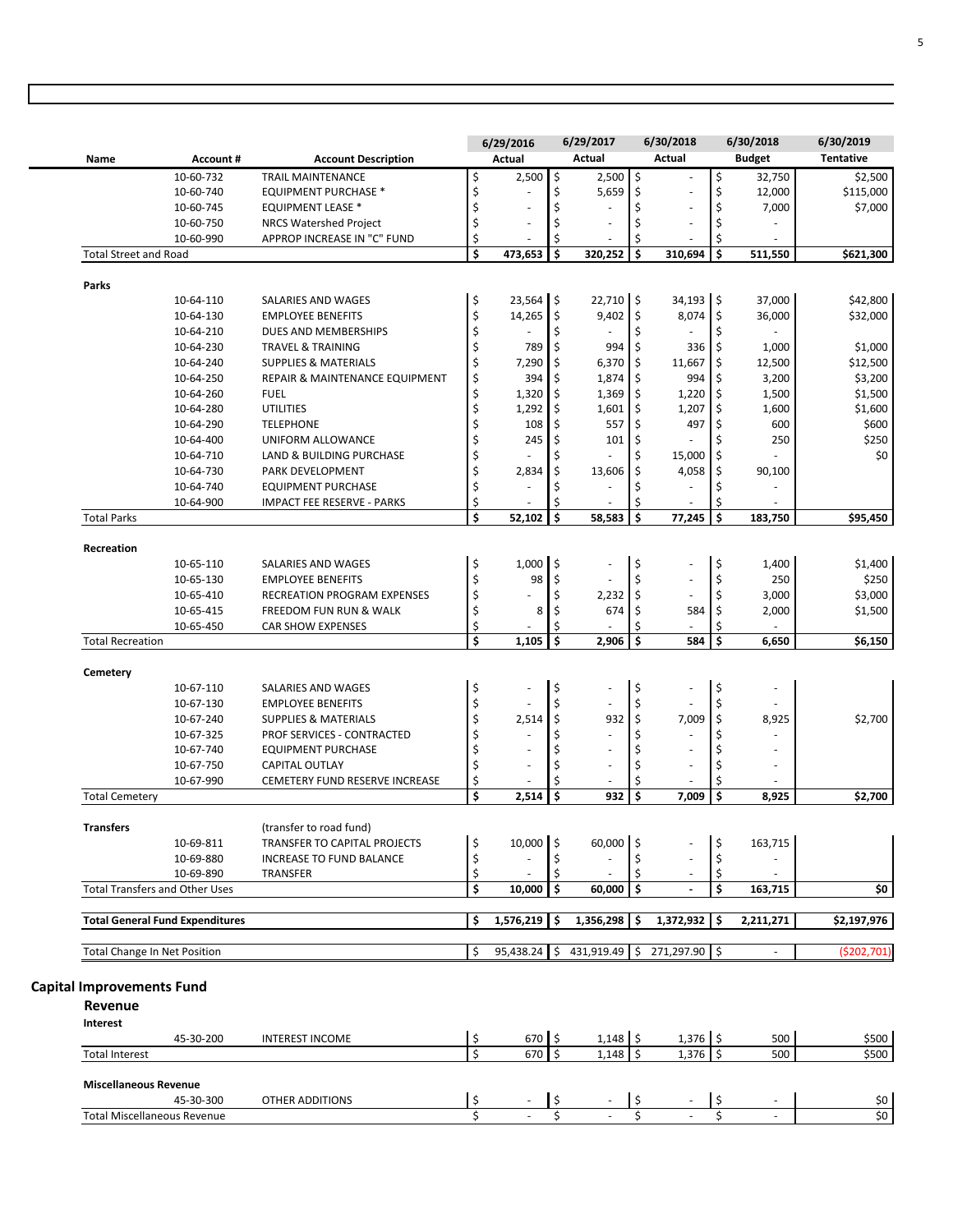|                   | Name                                     | <b>Account#</b>        | <b>Account Description</b>                                      |                                     | 6/29/2016<br>Actual                  |               | 6/29/2017<br>Actual            |            | 6/30/2018<br>Actual      |          | 6/30/2018<br><b>Budget</b> | 6/30/2019<br><b>Tentative</b> |
|-------------------|------------------------------------------|------------------------|-----------------------------------------------------------------|-------------------------------------|--------------------------------------|---------------|--------------------------------|------------|--------------------------|----------|----------------------------|-------------------------------|
|                   | <b>Contributions and Transfers</b>       |                        |                                                                 |                                     |                                      |               |                                |            |                          |          |                            |                               |
|                   |                                          | 45-30-100              | TRANSFER FROM GENERAL FUND                                      | \$                                  | 10,000 \$                            |               | 60,000 \$                      |            |                          | \$       | 163,715                    |                               |
|                   | <b>Total Contributions and Transfers</b> | 45-30-995              | FUND BALANCE APPROPRIATION                                      | \$<br>\$                            | 10,000                               | \$<br>$\zeta$ | 60,000                         | \$<br>\$   |                          | \$<br>\$ | 160,000<br>323,715         | \$0                           |
|                   |                                          |                        |                                                                 |                                     |                                      |               |                                |            |                          |          |                            |                               |
|                   | <b>Total Revenue</b>                     |                        |                                                                 | \$                                  | $10,670$ \$                          |               | $61,148$ \$                    |            | $1,376$ \$               |          | 324,215                    | \$500                         |
|                   | <b>Expenditures</b>                      |                        |                                                                 |                                     |                                      |               |                                |            |                          |          |                            |                               |
|                   | <b>Miscellaneous</b>                     |                        |                                                                 |                                     |                                      |               |                                |            |                          |          |                            |                               |
|                   |                                          | 45-40-710              | <b>CAPITAL OUTLAY - LAND</b>                                    | \$                                  |                                      | \$            |                                | \$         |                          | \$       |                            | \$0                           |
|                   |                                          | 45-40-720              | CAPITAL OUTLAY - BUILDINGS                                      | \$                                  |                                      | \$            |                                | \$         | 74,185                   | Ŝ.       | 313,715                    |                               |
|                   |                                          | 45-40-730              | CAPITAL OUTLAY - IMP NOT BLDS                                   | \$                                  | ÷,                                   | \$            | ÷,                             | \$         |                          |          |                            |                               |
|                   |                                          | 45-40-740              | CAPITAL OUTLAY - EQUIPMENT                                      | \$                                  | $\bar{a}$                            | \$            | ÷,                             | \$         | Ē,                       | Ś        | ÷,                         | \$0                           |
|                   | <b>Total Miscellaneous</b>               | 45-40-750              | CAPITAL OUTLAY PROF. SERVICES                                   | \$<br>\$                            | $\overline{\phantom{a}}$<br>$\omega$ | \$<br>\$      | $\overline{\phantom{a}}$<br>L. | \$<br>\$   | 74,185                   | \$<br>Ś  | 313,715                    | $$0$$<br>$\overline{\xi}$     |
|                   | <b>Transfers</b>                         |                        |                                                                 |                                     |                                      |               |                                |            |                          |          |                            |                               |
|                   |                                          | 45-40-890              | <b>TRANSFER</b>                                                 | \$                                  |                                      | \$            |                                | \$         |                          | \$       |                            | \$0                           |
|                   |                                          | 45-40-995              | <b>INCREASE TO FUND BALANCE</b>                                 | \$                                  | $\overline{\phantom{a}}$             | \$            | ÷,                             | \$         | $\overline{\phantom{a}}$ | \$       | 10,500                     | \$500                         |
|                   | <b>Total Transfers</b>                   |                        |                                                                 | \$                                  |                                      | \$            |                                | \$         |                          | \$       | 10,500                     | \$500                         |
|                   | <b>Total Expenditures</b>                |                        |                                                                 | \$                                  | $\blacksquare$                       | \$            | $\blacksquare$                 | \$         | $74,185$ \$              |          | 324,215                    | \$500                         |
|                   | <b>Total Change In Net Position</b>      |                        |                                                                 | \$                                  | $10,670$ \$                          |               | $61,148$ \$                    |            | $(72,809)$ \$            |          | ÷.                         | \$0                           |
|                   |                                          |                        |                                                                 |                                     |                                      |               |                                |            |                          |          |                            |                               |
| <b>Water Fund</b> |                                          |                        |                                                                 |                                     |                                      |               |                                |            |                          |          |                            |                               |
|                   | <b>Operating Income</b>                  |                        |                                                                 |                                     |                                      |               |                                |            |                          |          |                            |                               |
|                   |                                          | 51-30-100              | <b>WATER BILLING FEES</b>                                       | \$                                  | 670,039 \$                           |               | 704,032 \$                     |            | 645,398 \$               |          | 750,000                    | \$750,000                     |
|                   |                                          | 51-30-200              | ANDERSON WELL - CDBG                                            | \$                                  |                                      | \$            |                                | \$         |                          | \$       |                            |                               |
|                   |                                          | 51-30-300              | <b>CONNECTION FEES</b>                                          | \$                                  | $20,116$ \$                          |               | $21,363$ \$                    |            | $24,353$ \$              |          | 20,000                     | \$20,000                      |
|                   |                                          | 51-30-400<br>51-30-500 | <b>WATER PENALTIES</b><br><b>INTEREST - WATER</b>               | \$<br>\$                            | 27,515<br>3,553                      | \$<br>۱\$     | 29,788<br>7,056                | \$<br>۱\$  | 23,647<br>11,620         | \$<br>\$ | 27,000<br>3,500            | \$27,000<br>\$8,000           |
|                   |                                          | 51-30-700              | <b>CHANGE APPLICATION FEES</b>                                  | \$                                  | 1,250                                | \$            | 550                            | \$         | 200                      | \$       | 750                        | \$750                         |
|                   |                                          | 51-30-800              | MISCELLANEOUS                                                   | \$                                  | 14,831                               | \$            | 110                            | \$         | (176)                    | \$       | 5,500                      | \$1,000                       |
|                   | <b>Total Operating Income</b>            |                        |                                                                 | $\overline{\boldsymbol{\varsigma}}$ | 737,304                              | \$            | 762,900                        | \$         | 705,043                  | Ś        | 806,750                    | \$806,750                     |
|                   |                                          |                        |                                                                 |                                     |                                      |               |                                |            |                          |          |                            |                               |
|                   | <b>Operating Expense</b>                 |                        |                                                                 |                                     |                                      |               |                                |            |                          |          |                            |                               |
|                   |                                          | 51-40-110              | SALARIES AND WAGES                                              | \$                                  | 111,650 \$                           |               | $127,411$ \$                   |            | 154,839 \$               |          | 182,000                    | \$177,000                     |
|                   |                                          | 51-40-130              | <b>EMPLOYEE BENEFITS</b>                                        | \$                                  | 79,579 \$<br>$1,110$ \$              |               | 73,604 \$                      |            | 83,671 \$<br>$1,270$ \$  |          | 130,500                    | \$110,000                     |
|                   |                                          | 51-40-210              | DUES AND MEMBERSHIPS                                            | \$                                  |                                      | \$            | $1,135$ \$                     | l \$       |                          | \$       | 1,500                      | \$1,500                       |
|                   |                                          | 51-40-230<br>51-40-240 | <b>TRAVEL &amp; TRAINING</b><br><b>SUPPLIES &amp; MATERIALS</b> | \$<br>\$                            | 2,321<br>24,376                      | \$            | 1,849<br>20,052                | \$         | 1,994<br>48,208          | ۱\$      | 3,000<br>40,500            | \$3,000<br>\$50,000           |
|                   |                                          |                        |                                                                 |                                     | $10$ S                               |               |                                |            |                          |          | 1,500                      |                               |
|                   |                                          | 51-40-245<br>51-40-250 | OFFICE SUPPLIES<br>REPAIR & MAINTENANCE EQUIPMENT               | ⇒<br>\$                             | $11,529$ \$                          |               | $6,436$   \$                   |            | $5,637$ \$               |          | 15,000                     | \$1,500<br>\$15,000           |
|                   |                                          | 51-40-255              | REPAIR & MAINTENANCE WELLS                                      | \$                                  | 15,766 \$                            |               | $19,298$ \$                    |            | $2,927$ \$               |          | 25,000                     | \$25,000                      |
|                   |                                          | 51-40-260              | <b>FUEL</b>                                                     | \$                                  | $1,619$ \$                           |               | $3,785$ \$                     |            | 3,769 \$                 |          | 6,400                      | \$6,400                       |
|                   |                                          | 51-40-280              | <b>UTILITIES</b>                                                | \$                                  | $100,603$ \$                         |               | 119,287 \$                     |            | 83,245 \$                |          | 120,000                    | \$120,000                     |
|                   |                                          | 51-40-290              | <b>TELEPHONE</b>                                                | \$                                  | $3,643$ \$                           |               | 3,254                          | ۱\$        | 2,977 \$                 |          | 3,500                      | \$3,500                       |
|                   |                                          | 51-40-295              | <b>POSTAGE</b>                                                  | \$                                  | 4,524                                | \$            | $4,535$ \$                     |            | 4,000 \$                 |          | 6,500                      | \$6,500                       |
|                   |                                          | 51-40-315              | PROF SERVICES - ENG & SURV                                      | \$                                  |                                      |               | 640                            | \$         | $13,918$ \$              |          | 8,000                      | \$55,000                      |
|                   |                                          | 51-40-325              | PROF SERVICES - CONTRACTED                                      | \$                                  | $\overline{\phantom{m}}$             |               |                                |            |                          |          |                            |                               |
|                   |                                          | 51-40-330              | <b>CONSULTING</b>                                               | \$                                  |                                      |               | $\overline{\phantom{a}}$       |            |                          |          |                            |                               |
|                   |                                          | 51-40-335              | EASEMENTS                                                       | \$                                  |                                      |               | $\sim$                         |            | ÷,                       |          |                            |                               |
|                   |                                          | 51-40-400              | UNIFORM ALLOWANCE                                               | \$                                  | 563                                  |               | 865                            |            | 1,102                    | \$       | 1,000                      | \$1,000                       |
|                   |                                          | 51-40-410              | <b>COLLECTION FEES</b>                                          | \$                                  |                                      |               |                                |            | $\overline{\phantom{a}}$ |          |                            | \$1,700                       |
|                   |                                          | 51-40-415              | <b>WATER TESTING</b>                                            | \$                                  | 6,383                                | \$            | 10,771                         |            | 4,899                    | -Ś       | 11,400                     | \$14,000                      |
|                   |                                          | 51-40-425              | OFFICE EQUIPMENT                                                | \$                                  | 1,041                                | ۱\$           | 1,454                          | \$         | 917                      | -\$      | 3,000                      | \$3,000                       |
|                   |                                          | 51-40-430              | PAYMENT TRANSACTION FEES                                        | \$                                  | 4,289 \$                             |               | 4,962 \$                       |            | 5,800 \$                 |          | 6,500                      | \$6,500                       |
|                   |                                          | 51-40-435              | <b>WATER RIGHT FEES</b>                                         | \$                                  | 521                                  | \$            | 748                            |            | $1,022$ \$               |          | 1,000                      | \$1,000                       |
|                   |                                          | 51-40-440              | <b>WATER RIGHT PURCHASE</b>                                     | \$                                  |                                      | \$            | 73,734 \$                      |            | $\overline{\phantom{a}}$ | \$       |                            |                               |
|                   |                                          | 51-40-445<br>51-40-450 | <b>COMPUTER SUPPORT AGREEMENT</b><br>OFFICE REMODELING          | \$                                  | 7,100                                | \$<br>\$      | 7,100                          | ا \$<br>\$ | 5,300                    | \$<br>\$ | 7,500                      | \$7,500                       |
|                   |                                          | 51-40-455              | <b>WATER INTEREST RESERVE</b>                                   | \$<br>\$                            |                                      | \$            | $\overline{\phantom{a}}$       | \$         |                          | \$       |                            |                               |
|                   |                                          |                        |                                                                 |                                     |                                      |               |                                |            |                          |          |                            |                               |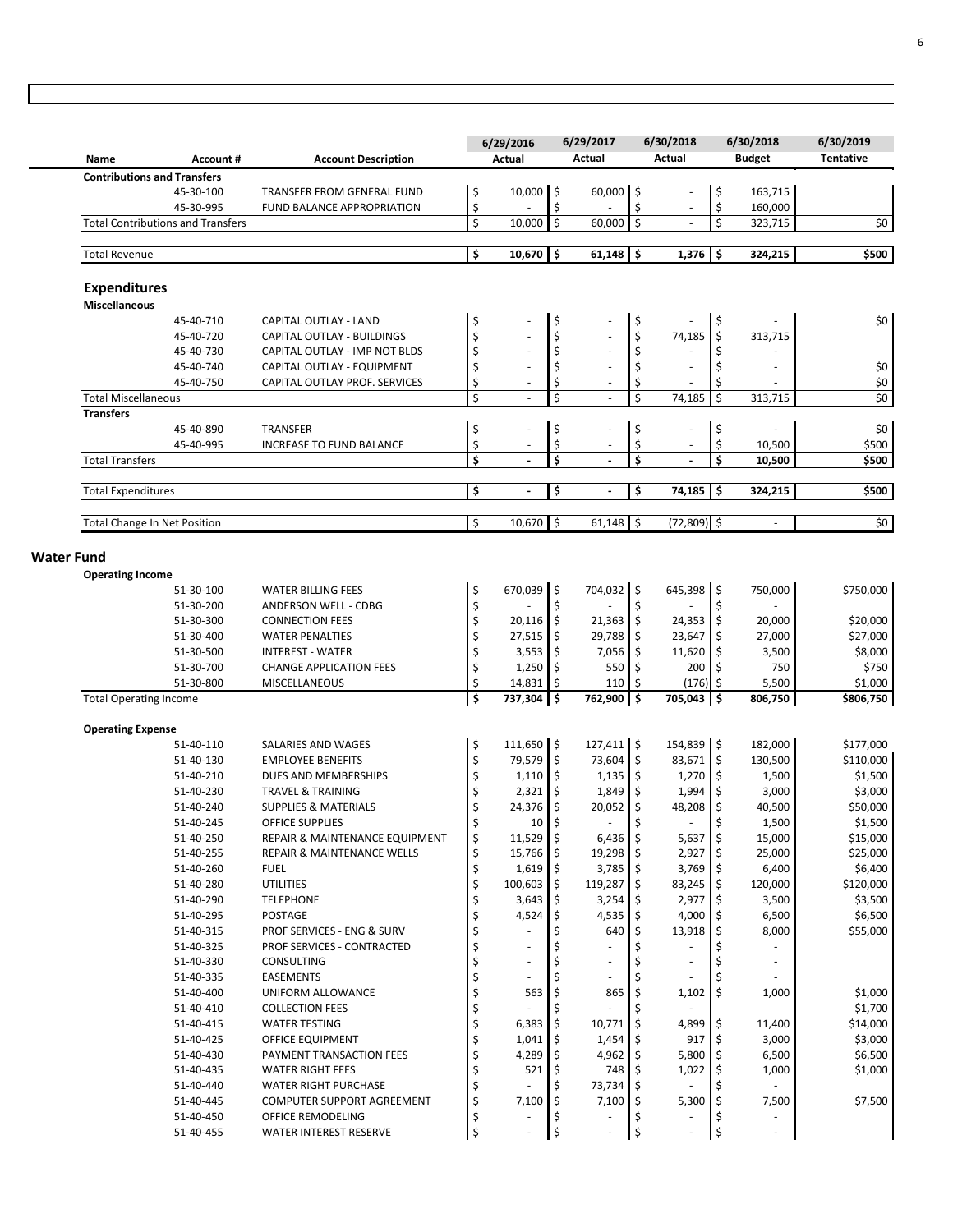|                   |                                     |                        |                                            |                                           | 6/29/2016                |                          | 6/29/2017                |          | 6/30/2018              |          | 6/30/2018       | 6/30/2019           |
|-------------------|-------------------------------------|------------------------|--------------------------------------------|-------------------------------------------|--------------------------|--------------------------|--------------------------|----------|------------------------|----------|-----------------|---------------------|
|                   | Name                                | Account#               | <b>Account Description</b>                 |                                           | Actual                   |                          | Actual                   |          | Actual                 |          | <b>Budget</b>   | <b>Tentative</b>    |
|                   |                                     | 51-40-460              | <b>SHOP</b>                                | \$                                        | 423                      | $\overline{\phantom{a}}$ | 643                      | l \$     | 836 \$                 |          | 1,000           | \$1,000             |
|                   |                                     | 51-40-461              | YARD                                       | \$                                        |                          | \$                       | ÷,                       | \$       |                        | \$       | 1,000           | \$1,000             |
|                   |                                     | 51-40-465              | <b>GIS SYSTEM</b>                          | \$                                        |                          | \$                       | ÷,                       | Ś        | 8,978                  | \$       | 10,000          |                     |
|                   |                                     | 51-40-520              | <b>INSURANCE</b>                           | \$                                        | 7,220                    | \$                       | 10,750                   | \$       | 9,822                  | \$       | 10,000          | \$10,000            |
|                   |                                     | 51-40-650              | <b>DEPRECIATION</b>                        | \$                                        | 175,519                  | \$                       | 168,373                  | \$       | ÷,                     | \$       | 220,000         | \$220,000           |
|                   |                                     | 51-40-710              | LAND & BUILDING PURCHASE                   | \$                                        |                          | \$                       |                          | \$       | $\sim$                 | \$       |                 |                     |
|                   |                                     | 51-40-740              | <b>EQUIPMENT PURCHASE</b>                  | \$                                        | 4,985                    | \$                       | 10,248                   | \$       | 20,250                 | \$       | 20,000          |                     |
|                   |                                     | 51-40-741              | <b>METER PURCHASES</b>                     | \$                                        | 30,000                   | \$                       | 38,487                   | \$       | 78,900                 | \$       | 79,000          | \$100,000           |
|                   |                                     | 51-40-745              | <b>EQUIPMENT LEASE - BACKHOE</b>           | \$                                        | 14,000                   | \$                       | 14,000                   | \$       | 14,000                 | \$       | 14,000          |                     |
|                   |                                     | 51-40-750              | CAPITAL OUTLAY - WATER SYSTEM              | \$                                        |                          | \$                       |                          | \$       |                        | \$       |                 | \$637,000           |
|                   |                                     | 51-40-755              | WATER TANK REFURBISHING                    | \$                                        | ä,                       | Ś                        | ÷,                       |          | ÷,                     |          | ٠               |                     |
|                   |                                     | 51-40-760              | SECONDARY WATER SYSTEM                     | \$<br>\$                                  |                          | Ś                        |                          | Ś        |                        | Ś        |                 |                     |
|                   |                                     | 51-40-765<br>51-40-770 | <b>NEW WELL</b><br><b>WATER STUDY LOAN</b> | \$                                        | 135,617                  | Ś                        | 71,048                   | Ś        | 293,176                | Ś        | 500,000         |                     |
|                   |                                     | 51-40-775              | <b>IRON WORKS WELL</b>                     | \$                                        | ä,                       | Ś                        | $\overline{\phantom{a}}$ |          | ÷,                     |          | ÷,              |                     |
|                   |                                     | 51-40-780              | RESEARCH/DEVELOPMENT OF WELLS              | \$                                        |                          | \$                       |                          | \$       |                        | \$       |                 |                     |
|                   | <b>Total Operating Expense</b>      |                        |                                            | \$                                        | 744,393                  | Ś                        | 794,468                  | Ś        | 851,457                | Ś        | 1,428,800       | \$1,578,100         |
|                   |                                     |                        |                                            |                                           |                          |                          |                          |          |                        |          |                 |                     |
|                   | <b>Total Income From Operations</b> |                        |                                            | \$                                        | $(7,089)$ \$             |                          | $(31,568)$ \$            |          | $(146, 415)$ \$        |          | (622,050)       | (5771, 350)         |
|                   | Non-operating Income                |                        |                                            |                                           |                          |                          |                          |          |                        |          |                 |                     |
|                   |                                     | 51-30-600              | VILLAGE GREEN WATER LINE                   | \$                                        |                          | \$                       | ÷,                       | \$       | ä,                     | \$       | 2,000           | \$2,000             |
|                   |                                     | 51-30-750              | CONTRIBUTIONS-WATER                        | \$                                        |                          | \$                       | ä,                       | \$       | ÷.                     | \$       |                 |                     |
|                   |                                     | 51-30-850              | MASTER PLAN LOAN/GRANT                     | \$                                        |                          | \$                       |                          |          |                        | Ś        |                 |                     |
|                   |                                     | 51-30-900              | <b>IMPACT FEES - WATER</b>                 | \$                                        | 188,120                  | \$                       | 225,344                  | \$       | 239,853                | \$       | 235,150         | \$235,150           |
|                   |                                     | 51-30-910              | SECONDARY WATER IMPACT FEE                 | \$                                        |                          | \$                       |                          | Ś        | 200                    | \$       |                 |                     |
|                   |                                     | 51-30-920              | <b>NEW WELL FUNDING</b>                    | \$                                        | ä,                       | Ś                        | ÷,                       |          | L,                     | \$       | 250,000         |                     |
|                   |                                     | 51-30-930              | C.I.B. GRANT                               | \$                                        |                          | \$                       |                          | \$       | ÷,                     | \$       |                 | \$625,000           |
|                   |                                     | 51-30-950              | 2009 WATERBOND PROCEEDS                    | \$                                        | ÷.                       | \$                       |                          |          | ä,                     | Ś        |                 |                     |
|                   |                                     | 51-30-995              | FUND BALANCE APPROPRIATION                 | \$                                        | $\overline{\phantom{a}}$ | \$                       |                          | \$       |                        | \$       | 250,000         |                     |
|                   | <b>Total Non-operating Income</b>   |                        |                                            |                                           |                          | Ś                        | 225,344                  | Ś        | 240,053                | Ś        | 737,150         | \$862,150           |
|                   | <b>Non-operating Expense</b>        |                        |                                            |                                           |                          |                          |                          |          |                        |          |                 |                     |
|                   |                                     | 51-40-810              | LOAN PRINCIPAL PAYMENT                     | \$                                        |                          | \$                       |                          | \$       |                        | \$       |                 |                     |
|                   |                                     | 51-40-820              | <b>INTEREST EXPENSE</b>                    | \$                                        | 39,002                   | \$                       | 33,799                   | \$       | 28,303                 | \$       | 45,000          | \$45,000            |
|                   |                                     | 51-40-830              | <b>WATER LEASE/PURCHASE</b>                | \$                                        | ä,                       | \$                       |                          |          | ä,                     | \$       | ÷,              |                     |
|                   |                                     | 51-40-840              | <b>2009 WATERLINE DRAWS</b>                | \$                                        |                          | \$                       |                          | Ś        |                        | Ś        |                 |                     |
|                   |                                     | 51-40-890              | TRANSFER                                   | \$                                        |                          | Ś                        | ÷,                       |          | L,                     |          | ÷,              |                     |
|                   |                                     | 51-40-900              | <b>IMPACT FEE RESERVE - WATER</b>          | \$                                        |                          | Ś                        | ÷,                       |          | ÷                      |          |                 |                     |
|                   |                                     | 51-40-995              | INCREASE TO FUND BALANCE                   | \$                                        |                          | Ś                        |                          |          |                        | Ś        | 68,400          | \$45,800            |
|                   | <b>Total Non-operating Expense</b>  |                        |                                            | \$                                        | 39,002                   | \$                       | 33,799                   | \$       | 28,303                 | \$       | 113,400         | \$90,800            |
|                   | <b>Total Non-Operating Items</b>    |                        |                                            | \$                                        | $(39,002)$ \$            |                          | $191,546$ \$             |          | $211,751$ \$           |          | 623,750         | 5771,350            |
|                   | Total Income or Loss                |                        |                                            | \$                                        | $(46,092)$ \$            |                          | $159,977$ \$             |          | $65,336$ \$            |          | 1,700           | \$0                 |
|                   |                                     |                        |                                            |                                           |                          |                          |                          |          |                        |          |                 |                     |
| <b>Sewer Fund</b> |                                     |                        |                                            |                                           |                          |                          |                          |          |                        |          |                 |                     |
|                   | <b>Operating Income</b>             |                        |                                            |                                           |                          |                          |                          |          |                        |          |                 |                     |
|                   |                                     | 52-30-100              | <b>ACCESS FEE</b>                          | \$                                        | 650 \$                   |                          |                          | \$       |                        | ۱\$      | 1,950           | \$1,950             |
|                   |                                     | 52-30-300              | <b>CONNECTION FEES</b>                     | \$                                        | 3,200                    | \$                       | 4,550                    | \$       | 3,250                  | \$       | 2,100           | \$2,100             |
|                   |                                     | 52-30-350              |                                            | \$                                        | ä,                       | \$                       |                          | \$       |                        | \$       |                 |                     |
|                   |                                     | 52-30-650              | <b>WASTEWATER BILLING FEES</b>             | \$                                        | 446,141                  | \$                       | 497,827                  | \$       | 464,275                | \$       | 525,000         | \$525,000           |
|                   | <b>Total Operating Income</b>       | 52-30-750              | <b>EQUIPMENT RENTAL</b>                    | \$<br>$\overline{\boldsymbol{\varsigma}}$ | 449,991                  | \$<br>\$                 | 502,377                  | \$<br>\$ | 467,525                | \$<br>\$ | 529,050         | \$529,050           |
|                   |                                     |                        |                                            |                                           |                          |                          |                          |          |                        |          |                 |                     |
|                   | <b>Operating Expense</b>            |                        |                                            |                                           |                          |                          |                          |          |                        |          |                 |                     |
|                   |                                     | 52-40-110              | SALARIES AND WAGES                         | \$                                        | 101,062 \$               |                          | $112,263$ \$             |          | 97,359 \$              |          | 118,000         | \$108,300           |
|                   |                                     | 52-40-130              | <b>EMPLOYEE BENEFITS</b>                   | \$                                        | $71,014$ \$              |                          | 66,605 \$                |          | 54,838 \$              |          | 85,500          | \$75,000            |
|                   |                                     | 52-40-210              | DUES AND MEMBERSHIPS                       | \$                                        | $77$   \$                |                          |                          | \$       | $102 \div$             |          | 100             | \$100               |
|                   |                                     | 52-40-230              | <b>TRAVEL &amp; TRAINING</b>               | \$                                        | $1,057$ \$               |                          | $2,000$ \$               |          | $1,050$ \$             |          | 2,000           | \$2,000             |
|                   |                                     | 52-40-240<br>52-40-250 | <b>SUPPLIES &amp; MATERIALS</b>            | \$<br>\$                                  | $1,716$ \$<br>3,392 \$   |                          | $562 \,$ \$<br>1,392 \$  |          | $2,653$ \$<br>$927$ \$ |          | 2,500<br>10,000 | \$2,500<br>\$10,000 |
|                   |                                     |                        | REPAIR & MAINTENANCE EQUIPMENT             |                                           |                          |                          |                          |          |                        |          |                 |                     |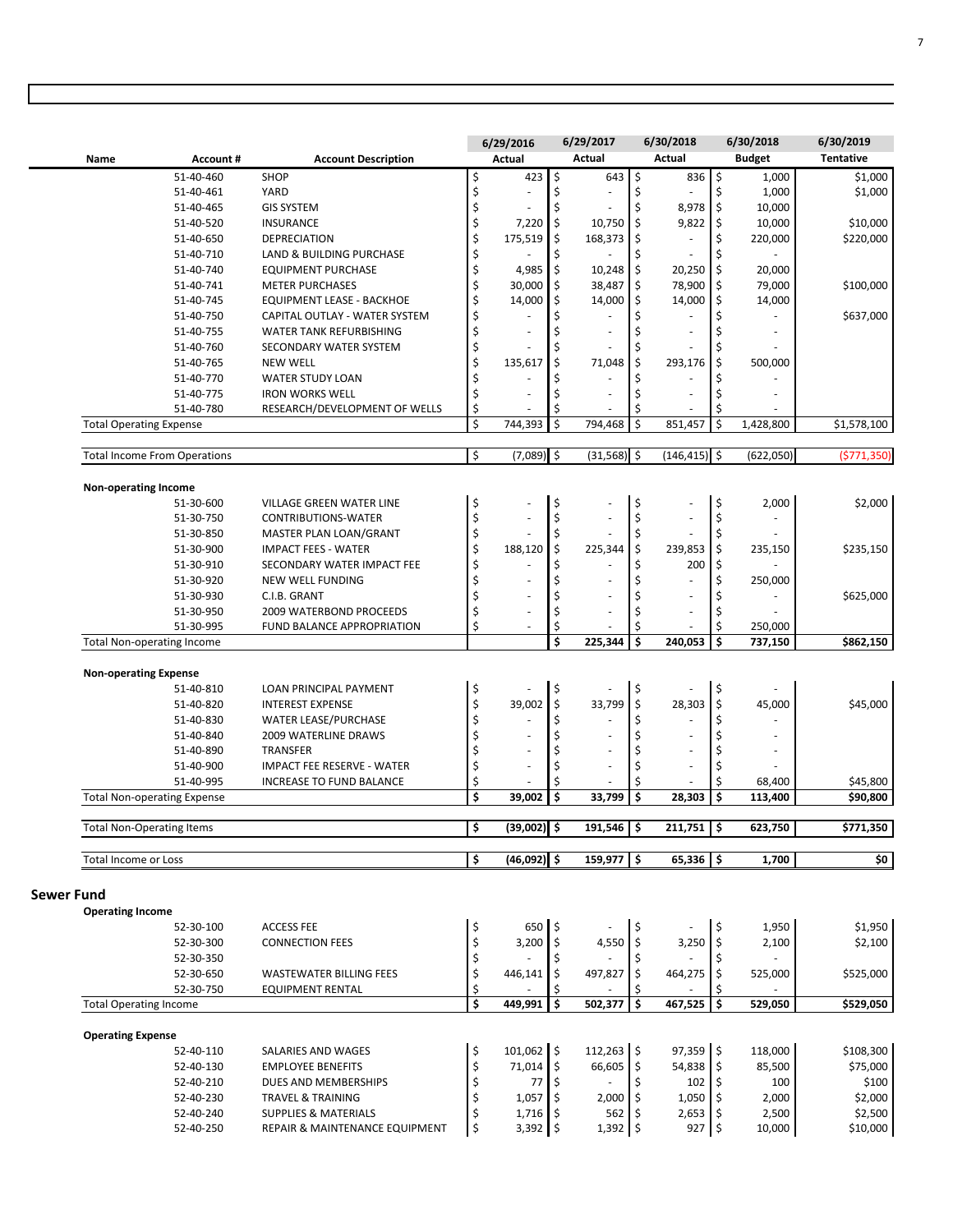|                                     |                                                                |               |                          |          | 6/29/2017                    |          | 6/30/2018                |     | 6/30/2018                | 6/30/2019           |
|-------------------------------------|----------------------------------------------------------------|---------------|--------------------------|----------|------------------------------|----------|--------------------------|-----|--------------------------|---------------------|
|                                     |                                                                |               | 6/29/2016                |          | Actual                       |          | Actual                   |     |                          | <b>Tentative</b>    |
| Account#<br>Name                    | <b>Account Description</b>                                     |               | Actual                   |          |                              |          |                          |     | <b>Budget</b>            |                     |
| 52-40-260                           | <b>FUEL</b>                                                    | \$            | $1,441$ \$               |          | $1,301$ \$                   |          | $426$ \$                 |     | 2,000                    | \$2,000             |
| 52-40-280                           | <b>UTILITIES</b>                                               | \$            | 568                      | \$       | 532                          | \$       | 255                      | \$  | 1,000                    | \$1,000             |
| 52-40-290                           | <b>TELEPHONE</b>                                               | \$            | 755                      | \$       | 544                          | \$       | 582                      | \$  | 700                      | \$700               |
| 52-40-295                           | <b>POSTAGE</b>                                                 | \$            | 4,599                    | \$       | 4,690 \$                     |          | 4,225                    | \$  | 6,500                    | \$6,500             |
| 52-40-310                           | PROF SERVICES - ENGINEERING                                    | \$            | 5,864                    | \$       | 47,188                       | \$       | 1,459                    | Ś   | 12,000                   | \$22,000            |
| 52-40-315                           |                                                                | \$            | ÷,                       | \$       |                              | \$       | ÷,                       | \$  |                          |                     |
| 52-40-325                           | PROF SERVICES - CONTRACTED                                     | \$            | ÷,                       | \$       | 30,068                       | \$<br>Ś  | $\overline{\phantom{a}}$ | \$  | 30,500                   | \$30,500            |
| 52-40-330<br>52-40-335              | CONSULTING                                                     | \$<br>\$      | ä,<br>÷,                 | \$<br>\$ | ÷,                           | Ś        | ÷,<br>ä,                 | Ś   |                          |                     |
| 52-40-360                           | <b>EASEMENTS</b>                                               |               | ٠                        | \$       |                              |          |                          | \$  | 5,000                    | \$5,000             |
| 52-40-400                           | <b>EQUIPMENT PURCHASE</b><br>UNIFORM ALLOWANCE                 | \$<br>\$      | 311                      | \$       | ٠<br>491                     | \$<br>\$ | 20,250<br>321            | \$  | 20,000<br>1,000          | \$40,000<br>\$1,000 |
| 52-40-405                           | <b>COLLECTION FEES</b>                                         |               | ä,                       | \$       |                              | Ś        | ÷,                       | Ś   | 600                      |                     |
| 52-40-410                           | SHOP                                                           | \$            | 288                      | \$       | 375                          | Ś        | 760                      | Ś   | 1,000                    | \$600<br>\$1,000    |
|                                     | YARD                                                           | \$            |                          |          | 94                           | Ś        | ä,                       | \$  |                          | \$1,000             |
| 52-40-411<br>52-40-415              |                                                                | \$            |                          | \$       |                              | Ś        |                          | Ś   | 1,000                    |                     |
| 52-40-420                           | <b>CONSTRUCTION COSTS</b>                                      | \$<br>\$      | ÷,<br>ä,                 | \$<br>\$ | ÷,<br>÷,                     | Ś        | ÷,                       |     |                          |                     |
| 52-40-425                           |                                                                |               |                          |          | ä,                           | Ś        | $\overline{\phantom{a}}$ | Ś   |                          |                     |
| 52-40-430                           | PAYING AGENT FEES<br>PAYMENT TRANSACTION FEES                  | \$<br>\$      | 5,250                    | \$<br>\$ | 7,491                        | \$       | 3,886                    | \$  | 6,500                    | \$6,500             |
| 52-40-435                           | <b>RAISING MANHOLES</b>                                        | \$            | 1,980                    | \$       |                              |          |                          |     | 2,000                    | \$2,000             |
| 52-40-440                           | TREATMENT FEE - CEDAR CITY                                     | \$            | 89,913                   | \$       | 90,715                       | \$       | 73,831                   | \$  | 99,000                   | \$127,500           |
| 52-40-445                           |                                                                | \$            |                          | \$       |                              | Ś        | $\sim$                   | Ś   |                          |                     |
|                                     | <b>WASTEWATER INTEREST RESERVE</b><br><b>OFFICE REMODELING</b> |               |                          | \$       |                              |          |                          |     |                          |                     |
| 52-40-450<br>52-40-460              |                                                                | \$<br>\$      |                          | \$       |                              | \$       | 5,000                    | \$  |                          |                     |
|                                     | <b>COMPUTER SUPPORT</b>                                        |               | 4,600                    |          | 4,600                        |          |                          | Ś   | 5,000                    | \$5,000             |
| 52-40-465<br>52-40-650              | <b>DEPRECIATION</b>                                            | \$<br>\$      | 149,701                  | \$<br>\$ | 151,115                      |          | ÷,                       | Ś   |                          | \$160,500           |
| 52-40-710                           | <b>CAPITAL OUTLAY</b>                                          | \$            |                          | \$       |                              | \$<br>\$ | 14,921                   | \$  | 160,500<br>81,300        |                     |
| 52-40-720                           | LAND & BUILDING PURCHASE                                       | \$            | ä,                       | \$       | ä,                           |          |                          | ς   |                          |                     |
| 52-40-740                           |                                                                | \$            |                          | \$       |                              | \$       | 145                      | \$  | 2,000                    | \$2,000             |
| <b>Total Operating Expense</b>      | OFFICE EQUIPMENT                                               | \$            | 443,589                  | \$       | 522,027                      | \$       | 282,989                  | \$  | 655,700                  | \$612,700           |
|                                     |                                                                |               |                          |          |                              |          |                          |     |                          |                     |
| <b>Total Income From Operations</b> |                                                                | \$            | 6,402                    | \$       | $(19,650)$ \$                |          | 184,536                  | \$  | (126, 650)               | (\$83,650           |
|                                     |                                                                |               |                          |          |                              |          |                          |     |                          |                     |
| Non-operating Income                |                                                                |               |                          |          |                              |          |                          |     |                          |                     |
| 52-30-200                           | <b>INTEREST - WASTEWATER</b>                                   | \$            | $10,281$ \$              |          | $16,178$ \$                  |          | $17,566$ \$              |     | 10,500                   | \$15,000            |
| 52-30-250                           | TRANSFER FROM OTHER DEPT.                                      | \$            |                          | \$       |                              | \$       |                          | \$  |                          |                     |
| 52-30-400                           | <b>LOAN REDUCTION - CDBG</b>                                   | \$            | $\overline{\phantom{a}}$ | \$       | $\qquad \qquad \blacksquare$ | \$       | $\overline{a}$           | \$  | $\overline{\phantom{m}}$ |                     |
| 52-30-450                           | AOC GRANT ADMINISTRATION-CDBG                                  |               |                          |          |                              |          |                          |     |                          |                     |
| 52-30-600                           |                                                                | \$            | ÷,                       | \$       | ÷,                           | \$       | ÷,                       | \$  |                          |                     |
|                                     | VILLAGE GREEN SEWER LINE                                       | \$            |                          | \$       |                              | Ś        |                          | Ś   | 2,000                    |                     |
| 52-30-900                           | <b>IMPACT FEES - SEWER</b>                                     | \$            | 66,500                   | \$       | 91,200                       | \$       | 75,568                   | Ś   | 74,406                   | \$36,919            |
| 52-30-995                           | FUND BALANCE APPROPRATION                                      | \$            |                          | \$       |                              | Ś        |                          | \$  | 81,300                   | \$47,731            |
| <b>Total Non-operating Income</b>   |                                                                | \$            | 76,781                   | \$       | 107,378                      | \$       | 93,134                   | \$  | 168,206                  | \$99,650            |
|                                     |                                                                |               |                          |          |                              |          |                          |     |                          |                     |
| <b>Non-operating Expense</b>        |                                                                |               |                          |          |                              |          |                          |     |                          |                     |
| 52-40-810                           | <b>BOND PRINCIPAL PAYMENT</b>                                  | \$            |                          | \$       |                              | Ś        | 23,067 \$                |     |                          |                     |
| 52-40-820                           | <b>INTEREST EXPENSE</b>                                        |               | 13,164                   | \$       | 14,575                       | \$       | 13,305                   | ۱\$ | 16,000                   | \$16,000            |
| 52-40-900                           | <b>IMPACT FEE RESERVE - SEWER</b>                              | $\frac{1}{2}$ |                          | \$       |                              | \$       | ÷,                       | \$  |                          |                     |
| 52-40-995                           | INCREASE TO FUND BALANCE                                       | \$            | ٠                        | \$       |                              | \$       | $\overline{\phantom{a}}$ | \$  | 25,556<br>41,556         |                     |
| <b>Total Non-operating Expense</b>  |                                                                | \$            | 13,164                   | \$       | $14,575$ \$                  |          | $36,372$ \$              |     |                          | \$16,000            |
| <b>Total Non-Operating Items</b>    |                                                                | \$            | $63,617$ \$              |          | $92,802$ \$                  |          | 56,761                   | ۱\$ | 126,650                  | \$83,650            |
|                                     |                                                                |               |                          |          |                              |          |                          |     |                          |                     |
| Total Income or Loss                |                                                                | \$            | 70,019 \$                |          | $73,152$ \$                  |          | 241,297 \$               |     |                          | \$0                 |
| <b>Storm Drain Fund</b>             |                                                                |               |                          |          |                              |          |                          |     |                          |                     |
| <b>Operating Income</b>             |                                                                |               |                          |          |                              |          |                          |     |                          |                     |
| 53-30-100                           | STORM DRAIN BILLING FEES                                       | \$            | 40,419 \$                |          | 41,344 \$                    |          | 38,557 \$                |     | 42,000                   | \$42,000            |
| <b>Total Operating Income</b>       |                                                                | \$            | 40,419 \$                |          | $41,344$ $\frac{1}{5}$       |          | $38,557$ \$              |     | 42,000                   | \$42,000            |

53-40-110 SALARIES AND WAGES | \$ - | \$ 11,450 | \$ 636 | \$ 800 | \$800.00 53-40-130 EMPLOYEE BENEFITS | \$ - | \$ - | \$ - | \$ 600 | \$600.00 53-40-240 SUPPLIES&MATERIALS | \$ 144 | \$ 163 | \$ - | \$ 500 | \$500.00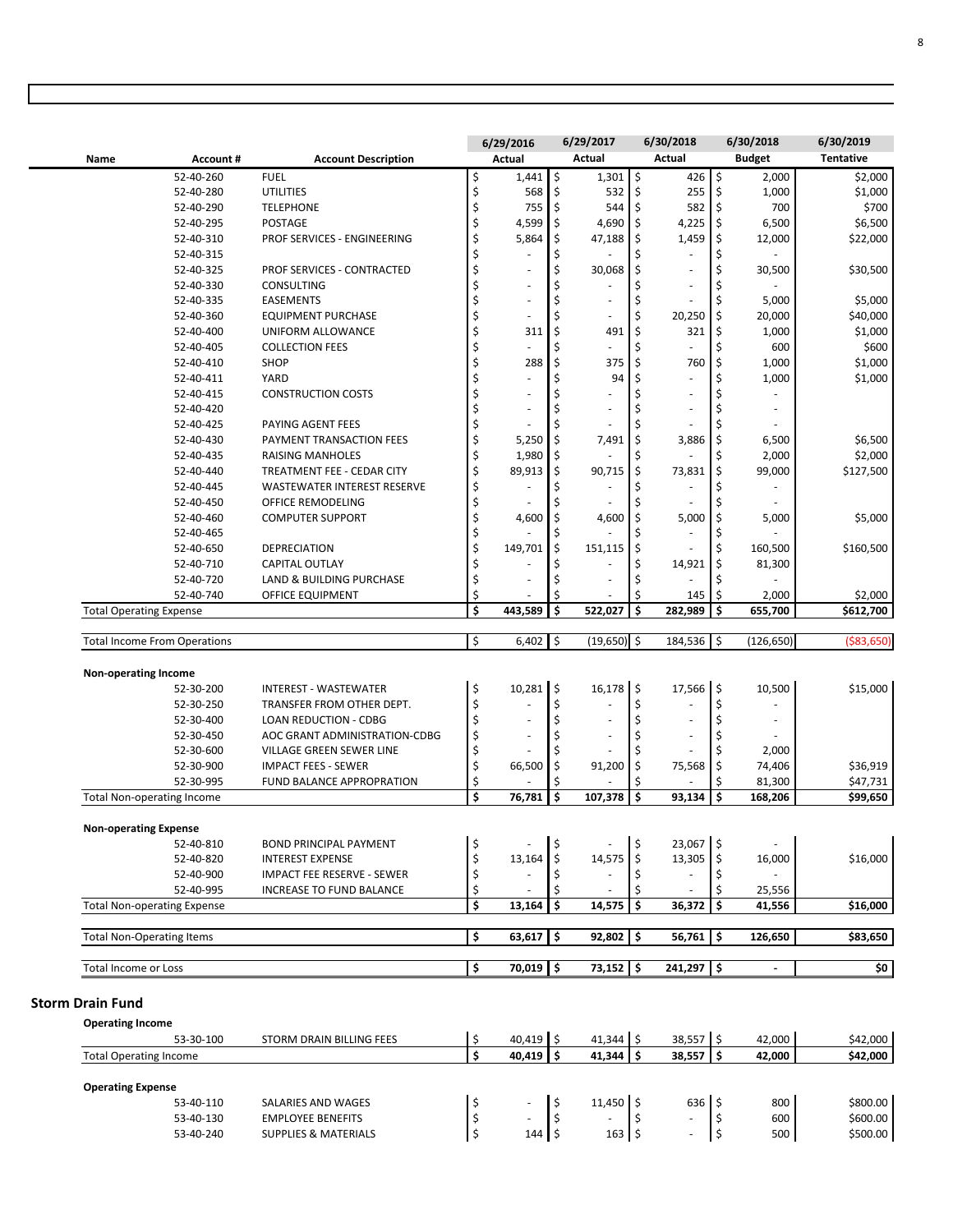|                    |                                     |                               |                                                          |          | 6/29/2016            |          | 6/29/2017<br>Actual      |     | 6/30/2018<br>Actual      |                         | 6/30/2018                |      | 6/30/2019<br><b>Tentative</b> |
|--------------------|-------------------------------------|-------------------------------|----------------------------------------------------------|----------|----------------------|----------|--------------------------|-----|--------------------------|-------------------------|--------------------------|------|-------------------------------|
|                    | Name                                | <b>Account#</b>               | <b>Account Description</b>                               |          | Actual               |          |                          |     |                          |                         | <b>Budget</b>            |      |                               |
|                    |                                     | 53-40-315<br>53-40-410        | <b>PROF SERVICES - ENG &amp; SURV</b>                    | \$       | ÷,                   | \$<br>\$ | $25,685$ \$              | \$  | 347<br>$\sim$            | \$<br>\$                | 10,000                   |      |                               |
|                    |                                     |                               | <b>BAD DEBT - COLLECTION FEES</b><br><b>DEPRECIATION</b> | \$<br>\$ | 23,274               | \$       | 23,274                   | ۱\$ | ÷,                       | \$                      | 25,500                   |      | \$25,500                      |
|                    |                                     | 53-40-650<br>53-40-710        | CAPITAL OUTLAY                                           | \$       | $\overline{a}$       | \$       | 13,051                   | \$  | 14,333                   | \$                      | 23,400                   |      | \$24,500.00                   |
|                    |                                     | 53-40-995                     | <b>INCREASE TO FUND BALANCE</b>                          | \$       |                      | \$       |                          | \$  |                          | Ś                       | 14,656                   |      | \$69,757.00                   |
|                    | <b>Total Operating Expense</b>      |                               |                                                          | \$       | 23,418               | l s      | 73,624                   | l s | 15,315                   | l \$                    | 75,456 \$                |      | 121,657                       |
|                    |                                     |                               |                                                          |          |                      |          |                          |     |                          |                         |                          |      |                               |
|                    |                                     | Total Income from Operations: |                                                          | \$       | 17,001               | \$       | (32,280) \$              |     | 23,242                   | -\$                     | (33, 456)                |      | ( \$79, 657)                  |
|                    | <b>Total Income or Expense</b>      |                               |                                                          | \$       | 17,001               | \$       | (32,280) \$              |     | 23,242                   | Ŝ.                      | (33, 456)                |      | ( \$79, 657)                  |
|                    | <b>Non-operating Income</b>         |                               |                                                          |          |                      |          |                          |     |                          |                         |                          |      |                               |
|                    |                                     | 53-30-200                     | <b>INTEREST INCOME</b>                                   | \$       |                      | \$       |                          | \$  | ÷,                       | $\sqrt{ }$              |                          |      |                               |
|                    |                                     | 53-30-300                     | <b>IMPACT FEES - STORM DRAIN</b>                         | \$       | ä,                   | \$       |                          | \$  | 33,480                   | $\zeta$                 | 33,456                   |      | \$79,657.00                   |
|                    |                                     | 53-30-510                     | <b>Federal Grants</b>                                    | \$       | ÷,                   | \$       |                          | \$  |                          | \$                      |                          |      |                               |
|                    |                                     | 53-30-520                     | State Grants (CIB)                                       | \$       | ä,                   | \$       | $\overline{\phantom{a}}$ | \$  | $\sim$                   | \$                      |                          |      |                               |
|                    |                                     | 53-30-995                     | FUND BALANCE APPROPRIATION                               | \$       | ÷,                   | \$       | $\sim$                   | \$  | ÷,                       | \$                      |                          |      |                               |
|                    |                                     | 53-40-998                     | Benefit expense due to pensions                          | \$       |                      | \$       |                          | \$  |                          | Ś                       |                          |      |                               |
|                    | <b>Total Non-operating Expense</b>  |                               |                                                          | \$       |                      | \$       | $\overline{a}$           | \$  | 33,480                   | \$                      | 33,456                   | l \$ | 79,657                        |
|                    | <b>Non-Operating Expense</b>        |                               |                                                          |          |                      |          |                          |     |                          |                         |                          |      |                               |
|                    |                                     | 53-40-999                     | Pension expense due to pensions                          | \$       |                      | \$       |                          | \$  |                          | \$                      |                          | \$   |                               |
|                    | <b>Total Non-operating Expense</b>  |                               |                                                          | \$       |                      | \$       |                          | \$  |                          | $\overline{\mathsf{s}}$ |                          | Ś    |                               |
|                    | <b>Total Non-Operating Items</b>    |                               |                                                          | \$       | $\ddot{\phantom{a}}$ | \$       | $\blacksquare$           | \$  | 33,480                   | l \$                    | 33,456                   | ۱\$  | 79,657                        |
|                    |                                     |                               |                                                          |          |                      |          |                          |     |                          |                         |                          |      |                               |
|                    | <b>Total Income or Loss</b>         |                               |                                                          | \$       | 17,001               | ۱\$      | $(32, 280)$ \$           |     | $56,722$ \$              |                         | $\overline{\phantom{a}}$ | \$   |                               |
| <b>Refuse Fund</b> |                                     |                               |                                                          |          |                      |          |                          |     |                          |                         |                          |      |                               |
|                    | <b>Operating Income</b>             |                               |                                                          |          |                      |          |                          |     |                          |                         |                          |      |                               |
|                    |                                     | 54-30-100                     | <b>ENOCH COLLECTION FEES</b>                             | \$       | 168,724 \$           |          | 174,682 \$               |     | 164,891 \$               |                         | 184,000                  |      | \$250,000                     |
|                    |                                     | 54-30-200                     | KANARRAVILLE COLLECTION FEES                             | \$       | $18,199$ \$          |          | $16,737$ \$              |     | $15,283$ \$              |                         | 19,500                   |      | \$23,950                      |
|                    |                                     | 54-30-300                     | PARAGONAH COLLECTION FEES                                | \$       | 21,208 \$            |          | $17,638$ \$              |     | $11,620$ \$              |                         | 23,500                   |      | \$29,000                      |
|                    |                                     | 54-30-400                     | <b>MISCELLANEOUS</b>                                     | \$       | $940 \pm$            |          | 790 \$                   |     | 380 \$                   |                         | 1,000                    |      | \$1,000                       |
|                    |                                     | 54-30-500                     | LANDFILL COLLECTION FEES                                 | \$       | 78,717 \$            |          | 80,801                   | I\$ | 75,479 \$                |                         | 86,000                   |      | \$86,000                      |
|                    |                                     | 54-30-600                     | <b>REFUSE CONTAINERS</b>                                 | \$       | 2,850                | \$       | $3,760$ \$               |     | 4,050                    | \$                      | 2,500                    |      | \$3,500                       |
|                    | <b>Total Operating Income</b>       |                               |                                                          | \$       | 290,638              | \$       | 294,407                  | Ś   | 271,702                  | Ś                       | 316,500                  |      | \$393,450                     |
|                    |                                     |                               |                                                          |          |                      |          |                          |     |                          |                         |                          |      |                               |
|                    | <b>Operating Expense</b>            |                               |                                                          |          | 62,975 \$            |          | 69,439 \$                |     | 48,159 \$                |                         |                          |      |                               |
|                    |                                     | 54-40-110<br>54-40-130        | SALARIES AND WAGES<br><b>EMPLOYEE BENEFITS</b>           | \$<br>\$ | 43,618 \$            |          | 44,549 \$                |     | 30,448 \$                |                         | 55,500                   |      | \$56,600                      |
|                    |                                     | 54-40-230                     | <b>TRAVEL &amp; TRAINING</b>                             |          | 37                   | \$ ا     | 478 \$                   |     |                          | \$                      | 42,000<br>2,500          |      | \$47,000<br>\$2,500           |
|                    |                                     | 54-40-240                     | <b>SUPPLIES &amp; MATERIALS</b>                          | \$<br>\$ | $167 \pm 5$          |          | $939$ \$                 |     | 78 \$                    |                         | 1,600                    |      | \$1,600                       |
|                    |                                     | 54-40-250                     | REPAIR & MAINTENANCE EQUIPMENT                           | \$       | $14,774$ \$          |          | $14,737$ \$              |     | $16,235$ \$              |                         | 25,000                   |      | \$25,000                      |
|                    |                                     |                               |                                                          |          | $14,447$ \$          |          |                          |     |                          |                         |                          |      |                               |
|                    |                                     | 54-40-260<br>54-40-290        | <b>FUEL</b><br><b>TELEPHONE</b>                          | \$       | $652 \;$ \$          |          | $16,786$ \$<br>$496$ \$  |     | 12,893 \$<br>290 \$      |                         | 20,000<br>600            |      | \$20,000<br>\$600             |
|                    |                                     |                               | UNIFORM ALLOWANCE                                        | \$<br>\$ | $433 \quad$ \$       |          | $259$ \$                 |     | $25 \mid 5$              |                         | 1,000                    |      | \$1,000                       |
|                    |                                     | 54-40-400<br>54-40-410        | <b>LANDFILL FEES</b>                                     | \$       | $67,533$ \$          |          | 76,220 \$                |     | 56,892 \$                |                         |                          |      | \$81,500                      |
|                    |                                     | 54-40-430                     | PAYMENT TRANSACTION FEE                                  |          | $5,126$ \$           |          | $5,000$ \$               |     | 2,321                    | 1\$                     | 81,500<br>6,000          |      | \$6,000                       |
|                    |                                     | 54-40-450                     | <b>CITY CLEAN UP</b>                                     | \$<br>\$ |                      | Ś        |                          | \$  |                          |                         |                          |      |                               |
|                    |                                     | 54-40-460                     | SHOP                                                     | \$       | 126                  | I\$      | $\overline{\phantom{a}}$ |     | 18                       |                         | 1,000                    |      | \$1,000                       |
|                    |                                     |                               |                                                          | \$       |                      |          |                          |     |                          |                         |                          |      | \$1,000                       |
|                    |                                     | 54-40-461<br>54-40-520        | YARD<br><b>INSURANCE</b>                                 | \$       | $9,000$ \$           |          | 7,249                    |     | 6,774                    | 1\$                     | 1,000<br>9,000           |      | \$9,000                       |
|                    |                                     | 54-40-650                     | DEPRECIATION                                             | \$       | $25,138$ \$          |          | 28,165 \$                |     | $\overline{\phantom{a}}$ |                         | 45,500                   |      | \$45,500                      |
|                    |                                     | 54-40-710                     | LAND & BUILDING PURCHASE                                 | \$       |                      |          |                          |     |                          |                         |                          |      |                               |
|                    |                                     | 54-40-740                     | <b>EQUIPMENT PURCHASE</b>                                | \$       |                      |          |                          | \$  | 13,800 \$                |                         | 14,000                   |      | \$66,000                      |
|                    |                                     | 54-40-745                     | <b>EQUIPMENT LEASE</b>                                   | \$       |                      |          | $\sim$                   |     |                          |                         |                          |      |                               |
|                    |                                     | 54-40-750                     | OFFICE EQUIPMENT                                         | \$       |                      |          |                          |     |                          |                         |                          |      |                               |
|                    | <b>Total Operating Expense</b>      |                               |                                                          | \$       | 244,027              | \$       | 264,317                  | \$  | $187,933$ \$             |                         | 306,200                  |      | \$364,300                     |
|                    |                                     |                               |                                                          |          |                      |          |                          |     |                          |                         |                          |      |                               |
|                    | <b>Total Income from Operations</b> |                               |                                                          | \$       | 46,610 \$            |          | 30,090 \$                |     | $83,769$ \$              |                         | 10,300                   |      | \$29,150.00                   |